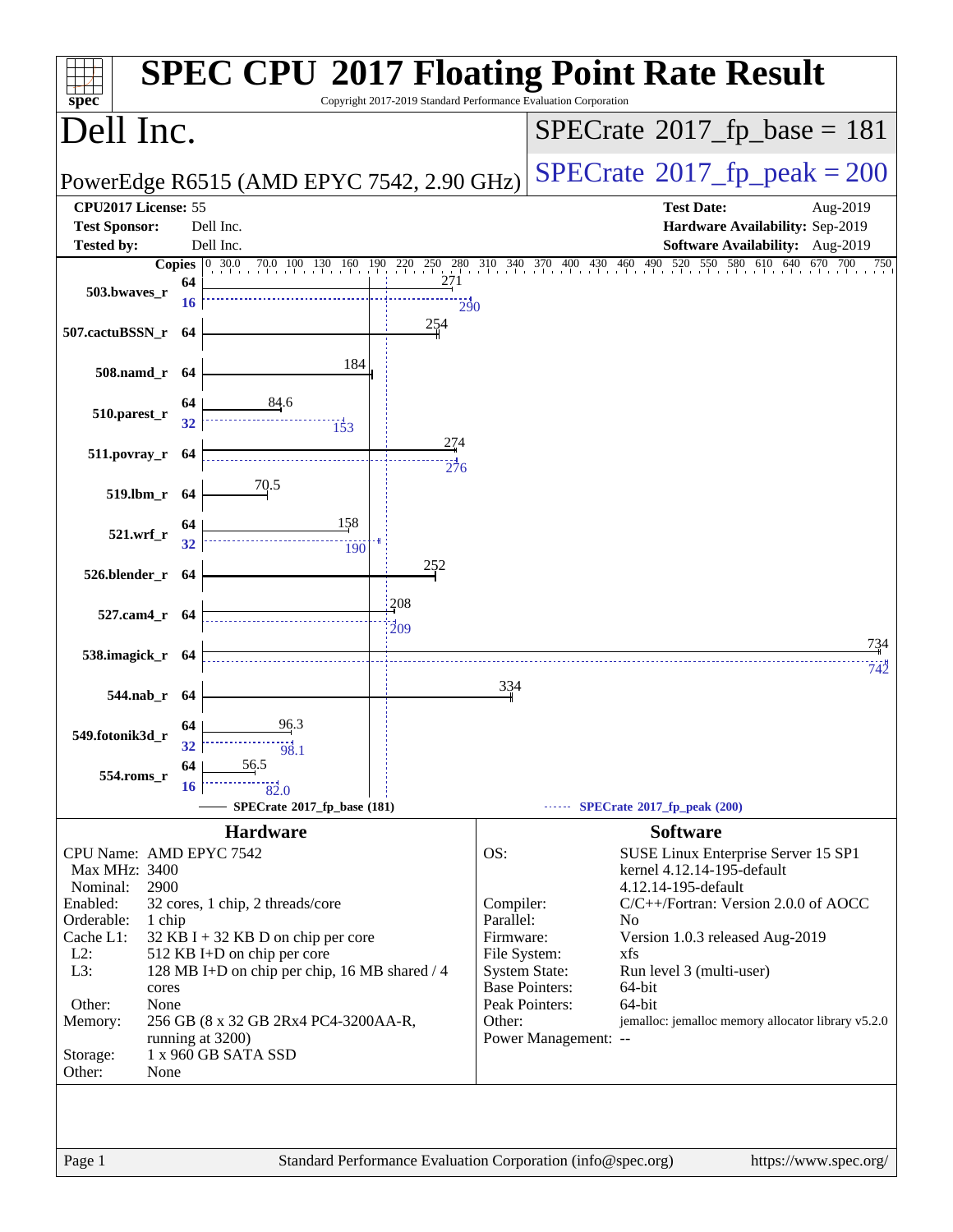#### **[spec](http://www.spec.org/) [SPEC CPU](http://www.spec.org/auto/cpu2017/Docs/result-fields.html#SPECCPU2017FloatingPointRateResult)[2017 Floating Point Rate Result](http://www.spec.org/auto/cpu2017/Docs/result-fields.html#SPECCPU2017FloatingPointRateResult)** Copyright 2017-2019 Standard Performance Evaluation Corporation Dell Inc. PowerEdge R6515 (AMD EPYC 7542, 2.90 GHz)  $\text{SPECrate}^{\circ}2017\_fp\_peak = 200$  $\text{SPECrate}^{\circ}2017\_fp\_peak = 200$  $\text{SPECrate}^{\circ}2017\_fp\_peak = 200$  $SPECTate@2017_fp\_base = 181$ **[CPU2017 License:](http://www.spec.org/auto/cpu2017/Docs/result-fields.html#CPU2017License)** 55 **[Test Date:](http://www.spec.org/auto/cpu2017/Docs/result-fields.html#TestDate)** Aug-2019 **[Test Sponsor:](http://www.spec.org/auto/cpu2017/Docs/result-fields.html#TestSponsor)** Dell Inc. **[Hardware Availability:](http://www.spec.org/auto/cpu2017/Docs/result-fields.html#HardwareAvailability)** Sep-2019 **[Tested by:](http://www.spec.org/auto/cpu2017/Docs/result-fields.html#Testedby)** Dell Inc. **[Software Availability:](http://www.spec.org/auto/cpu2017/Docs/result-fields.html#SoftwareAvailability)** Aug-2019 **[Results Table](http://www.spec.org/auto/cpu2017/Docs/result-fields.html#ResultsTable) [Benchmark](http://www.spec.org/auto/cpu2017/Docs/result-fields.html#Benchmark) [Copies](http://www.spec.org/auto/cpu2017/Docs/result-fields.html#Copies) [Seconds](http://www.spec.org/auto/cpu2017/Docs/result-fields.html#Seconds) [Ratio](http://www.spec.org/auto/cpu2017/Docs/result-fields.html#Ratio) [Seconds](http://www.spec.org/auto/cpu2017/Docs/result-fields.html#Seconds) [Ratio](http://www.spec.org/auto/cpu2017/Docs/result-fields.html#Ratio) [Seconds](http://www.spec.org/auto/cpu2017/Docs/result-fields.html#Seconds) [Ratio](http://www.spec.org/auto/cpu2017/Docs/result-fields.html#Ratio) Base [Copies](http://www.spec.org/auto/cpu2017/Docs/result-fields.html#Copies) [Seconds](http://www.spec.org/auto/cpu2017/Docs/result-fields.html#Seconds) [Ratio](http://www.spec.org/auto/cpu2017/Docs/result-fields.html#Ratio) [Seconds](http://www.spec.org/auto/cpu2017/Docs/result-fields.html#Seconds) [Ratio](http://www.spec.org/auto/cpu2017/Docs/result-fields.html#Ratio) [Seconds](http://www.spec.org/auto/cpu2017/Docs/result-fields.html#Seconds) [Ratio](http://www.spec.org/auto/cpu2017/Docs/result-fields.html#Ratio) Peak** [503.bwaves\\_r](http://www.spec.org/auto/cpu2017/Docs/benchmarks/503.bwaves_r.html) 64 2368 271 **[2369](http://www.spec.org/auto/cpu2017/Docs/result-fields.html#Median) [271](http://www.spec.org/auto/cpu2017/Docs/result-fields.html#Median)** 16 **[553](http://www.spec.org/auto/cpu2017/Docs/result-fields.html#Median) [290](http://www.spec.org/auto/cpu2017/Docs/result-fields.html#Median)** 550 292 [507.cactuBSSN\\_r](http://www.spec.org/auto/cpu2017/Docs/benchmarks/507.cactuBSSN_r.html) 64 316 256 **[318](http://www.spec.org/auto/cpu2017/Docs/result-fields.html#Median) [254](http://www.spec.org/auto/cpu2017/Docs/result-fields.html#Median)** 64 316 256 **[318](http://www.spec.org/auto/cpu2017/Docs/result-fields.html#Median) [254](http://www.spec.org/auto/cpu2017/Docs/result-fields.html#Median)** [508.namd\\_r](http://www.spec.org/auto/cpu2017/Docs/benchmarks/508.namd_r.html) 64 **[331](http://www.spec.org/auto/cpu2017/Docs/result-fields.html#Median) [184](http://www.spec.org/auto/cpu2017/Docs/result-fields.html#Median)** 330 184 64 **[331](http://www.spec.org/auto/cpu2017/Docs/result-fields.html#Median) [184](http://www.spec.org/auto/cpu2017/Docs/result-fields.html#Median)** 330 184 [510.parest\\_r](http://www.spec.org/auto/cpu2017/Docs/benchmarks/510.parest_r.html) 64 1970 85.0 **[1978](http://www.spec.org/auto/cpu2017/Docs/result-fields.html#Median) [84.6](http://www.spec.org/auto/cpu2017/Docs/result-fields.html#Median)** 32 **[547](http://www.spec.org/auto/cpu2017/Docs/result-fields.html#Median) [153](http://www.spec.org/auto/cpu2017/Docs/result-fields.html#Median)** 546 153 [511.povray\\_r](http://www.spec.org/auto/cpu2017/Docs/benchmarks/511.povray_r.html) 64 **[546](http://www.spec.org/auto/cpu2017/Docs/result-fields.html#Median) [274](http://www.spec.org/auto/cpu2017/Docs/result-fields.html#Median)** 542 276 64 541 276 **[542](http://www.spec.org/auto/cpu2017/Docs/result-fields.html#Median) [276](http://www.spec.org/auto/cpu2017/Docs/result-fields.html#Median)** [519.lbm\\_r](http://www.spec.org/auto/cpu2017/Docs/benchmarks/519.lbm_r.html) 64 **[957](http://www.spec.org/auto/cpu2017/Docs/result-fields.html#Median) [70.5](http://www.spec.org/auto/cpu2017/Docs/result-fields.html#Median)** 957 70.5 64 **[957](http://www.spec.org/auto/cpu2017/Docs/result-fields.html#Median) [70.5](http://www.spec.org/auto/cpu2017/Docs/result-fields.html#Median)** 957 70.5 [521.wrf\\_r](http://www.spec.org/auto/cpu2017/Docs/benchmarks/521.wrf_r.html) 64 903 159 **[906](http://www.spec.org/auto/cpu2017/Docs/result-fields.html#Median) [158](http://www.spec.org/auto/cpu2017/Docs/result-fields.html#Median)** 32 **[376](http://www.spec.org/auto/cpu2017/Docs/result-fields.html#Median) [190](http://www.spec.org/auto/cpu2017/Docs/result-fields.html#Median)** 373 192 [526.blender\\_r](http://www.spec.org/auto/cpu2017/Docs/benchmarks/526.blender_r.html) (64 **[386](http://www.spec.org/auto/cpu2017/Docs/result-fields.html#Median)** | [252](http://www.spec.org/auto/cpu2017/Docs/result-fields.html#Median) | 385 | 253 | 64 | 386 | 252 | 385 | 253 [527.cam4\\_r](http://www.spec.org/auto/cpu2017/Docs/benchmarks/527.cam4_r.html) 64 **[538](http://www.spec.org/auto/cpu2017/Docs/result-fields.html#Median) [208](http://www.spec.org/auto/cpu2017/Docs/result-fields.html#Median)** 538 208 64 **[535](http://www.spec.org/auto/cpu2017/Docs/result-fields.html#Median) [209](http://www.spec.org/auto/cpu2017/Docs/result-fields.html#Median)** 535 209 [538.imagick\\_r](http://www.spec.org/auto/cpu2017/Docs/benchmarks/538.imagick_r.html) 64 216 736 **[217](http://www.spec.org/auto/cpu2017/Docs/result-fields.html#Median) [734](http://www.spec.org/auto/cpu2017/Docs/result-fields.html#Median)** 64 214 744 **[215](http://www.spec.org/auto/cpu2017/Docs/result-fields.html#Median) [742](http://www.spec.org/auto/cpu2017/Docs/result-fields.html#Median)** [544.nab\\_r](http://www.spec.org/auto/cpu2017/Docs/benchmarks/544.nab_r.html) 64 321 336 **[322](http://www.spec.org/auto/cpu2017/Docs/result-fields.html#Median) [334](http://www.spec.org/auto/cpu2017/Docs/result-fields.html#Median)** 64 321 336 **[322](http://www.spec.org/auto/cpu2017/Docs/result-fields.html#Median) [334](http://www.spec.org/auto/cpu2017/Docs/result-fields.html#Median)** [549.fotonik3d\\_r](http://www.spec.org/auto/cpu2017/Docs/benchmarks/549.fotonik3d_r.html) 64 **[2590](http://www.spec.org/auto/cpu2017/Docs/result-fields.html#Median) [96.3](http://www.spec.org/auto/cpu2017/Docs/result-fields.html#Median)** 2587 96.4 32 **[1271](http://www.spec.org/auto/cpu2017/Docs/result-fields.html#Median) [98.1](http://www.spec.org/auto/cpu2017/Docs/result-fields.html#Median)** 1271 98.1 [554.roms\\_r](http://www.spec.org/auto/cpu2017/Docs/benchmarks/554.roms_r.html) 64 1796 56.6 **[1801](http://www.spec.org/auto/cpu2017/Docs/result-fields.html#Median) [56.5](http://www.spec.org/auto/cpu2017/Docs/result-fields.html#Median)** 16 **[310](http://www.spec.org/auto/cpu2017/Docs/result-fields.html#Median) [82.0](http://www.spec.org/auto/cpu2017/Docs/result-fields.html#Median)** 310 82.1 **[SPECrate](http://www.spec.org/auto/cpu2017/Docs/result-fields.html#SPECrate2017fpbase)[2017\\_fp\\_base =](http://www.spec.org/auto/cpu2017/Docs/result-fields.html#SPECrate2017fpbase) 181 [SPECrate](http://www.spec.org/auto/cpu2017/Docs/result-fields.html#SPECrate2017fppeak)[2017\\_fp\\_peak =](http://www.spec.org/auto/cpu2017/Docs/result-fields.html#SPECrate2017fppeak) 200** Results appear in the [order in which they were run.](http://www.spec.org/auto/cpu2017/Docs/result-fields.html#RunOrder) Bold underlined text [indicates a median measurement.](http://www.spec.org/auto/cpu2017/Docs/result-fields.html#Median) **[Compiler Notes](http://www.spec.org/auto/cpu2017/Docs/result-fields.html#CompilerNotes)** The AMD64 AOCC Compiler Suite is available at <http://developer.amd.com/amd-aocc/>

#### **[Submit Notes](http://www.spec.org/auto/cpu2017/Docs/result-fields.html#SubmitNotes)**

The config file option 'submit' was used. 'numactl' was used to bind copies to the cores. See the configuration file for details.

#### **[Operating System Notes](http://www.spec.org/auto/cpu2017/Docs/result-fields.html#OperatingSystemNotes)**

'ulimit -s unlimited' was used to set environment stack size 'ulimit -l 2097152' was used to set environment locked pages in memory limit

runcpu command invoked through numactl i.e.: numactl --interleave=all runcpu <etc>

Set dirty\_ratio=8 to limit dirty cache to 8% of memory Set swappiness=1 to swap only if necessary Set zone\_reclaim\_mode=1 to free local node memory and avoid remote memory sync then drop\_caches=3 to reset caches before invoking runcpu

| Page 2 | Standard Performance Evaluation Corporation (info@spec.org) | https://www.spec.org/ $\vert$ |  |
|--------|-------------------------------------------------------------|-------------------------------|--|
|--------|-------------------------------------------------------------|-------------------------------|--|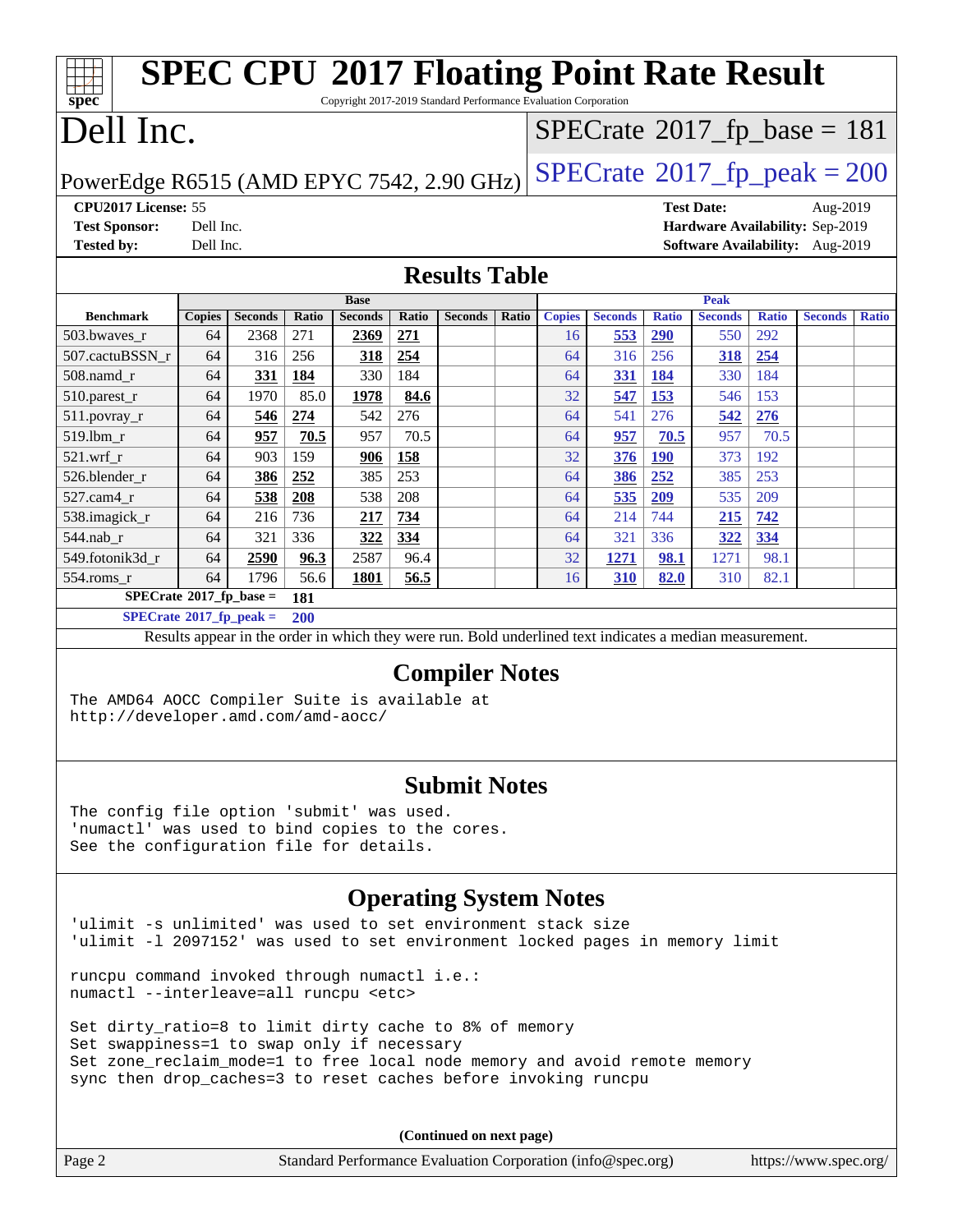## **[SPEC CPU](http://www.spec.org/auto/cpu2017/Docs/result-fields.html#SPECCPU2017FloatingPointRateResult)[2017 Floating Point Rate Result](http://www.spec.org/auto/cpu2017/Docs/result-fields.html#SPECCPU2017FloatingPointRateResult)**

Copyright 2017-2019 Standard Performance Evaluation Corporation

### Dell Inc.

 $SPECTate@2017_fp\_base = 181$ 

PowerEdge R6515 (AMD EPYC 7542, 2.90 GHz)  $\text{SPECrate}^{\circ}2017$  $\text{SPECrate}^{\circ}2017$  $\text{SPECrate}^{\circ}2017$  fp\_peak = 200

**[Tested by:](http://www.spec.org/auto/cpu2017/Docs/result-fields.html#Testedby)** Dell Inc. **[Software Availability:](http://www.spec.org/auto/cpu2017/Docs/result-fields.html#SoftwareAvailability)** Aug-2019

**[CPU2017 License:](http://www.spec.org/auto/cpu2017/Docs/result-fields.html#CPU2017License)** 55 **[Test Date:](http://www.spec.org/auto/cpu2017/Docs/result-fields.html#TestDate)** Aug-2019 **[Test Sponsor:](http://www.spec.org/auto/cpu2017/Docs/result-fields.html#TestSponsor)** Dell Inc. **[Hardware Availability:](http://www.spec.org/auto/cpu2017/Docs/result-fields.html#HardwareAvailability)** Sep-2019

#### **[Operating System Notes \(Continued\)](http://www.spec.org/auto/cpu2017/Docs/result-fields.html#OperatingSystemNotes)**

dirty\_ratio, swappiness, zone\_reclaim\_mode and drop caches were all set using privileged echo (e.g. echo 1 > /proc/sys/vm/swappiness).

Transparent huge pages set to 'always' for this run (OS default)

#### **[General Notes](http://www.spec.org/auto/cpu2017/Docs/result-fields.html#GeneralNotes)**

Environment variables set by runcpu before the start of the run: LD\_LIBRARY\_PATH = "/root/cpu2017-1.0.5/amd\_rate\_aocc200\_rome\_B\_lib/64; /root/cpu2017-1.0.5/amd\_rate\_aocc200\_rome\_B\_lib/32" MALLOC\_CONF = "retain:true"

Binaries were compiled on a system with 2x AMD EPYC 7601 CPU + 512GB Memory using Fedora 26

NA: The test sponsor attests, as of date of publication, that CVE-2017-5754 (Meltdown) is mitigated in the system as tested and documented. Yes: The test sponsor attests, as of date of publication, that CVE-2017-5753 (Spectre variant 1) is mitigated in the system as tested and documented. Yes: The test sponsor attests, as of date of publication, that CVE-2017-5715 (Spectre variant 2) is mitigated in the system as tested and documented.

jemalloc: configured and built with GCC v9.1.0 in Ubuntu 19.04 with -O3 -znver2 -flto jemalloc 5.2.0 is available here: <https://github.com/jemalloc/jemalloc/releases/download/5.2.0/jemalloc-5.2.0.tar.bz2>

#### **[Platform Notes](http://www.spec.org/auto/cpu2017/Docs/result-fields.html#PlatformNotes)**

BIOS settings: NUMA Nodes Per Socket set to 4 CCX as NUMA Domain set to Enabled System Profile set to Custom CPU Power Management set to Maximum Performance Memory Frequency set to Maximum Performance Turbo Boost Enabled C states set to Enabled Memory Patrol Scrub Disabled Memory Refresh Rate set to 1x PCI ASPM L1 Link Power Management Disabled Determinism Slider set to Power Determinism Efficiency Optimized Mode Disabled Sysinfo program /root/cpu2017-1.0.5/bin/sysinfo Rev: r5974 of 2018-05-19 9bcde8f2999c33d61f64985e45859ea9 running on linux-g3ob Sun Aug 25 19:31:55 2019

SUT (System Under Test) info as seen by some common utilities.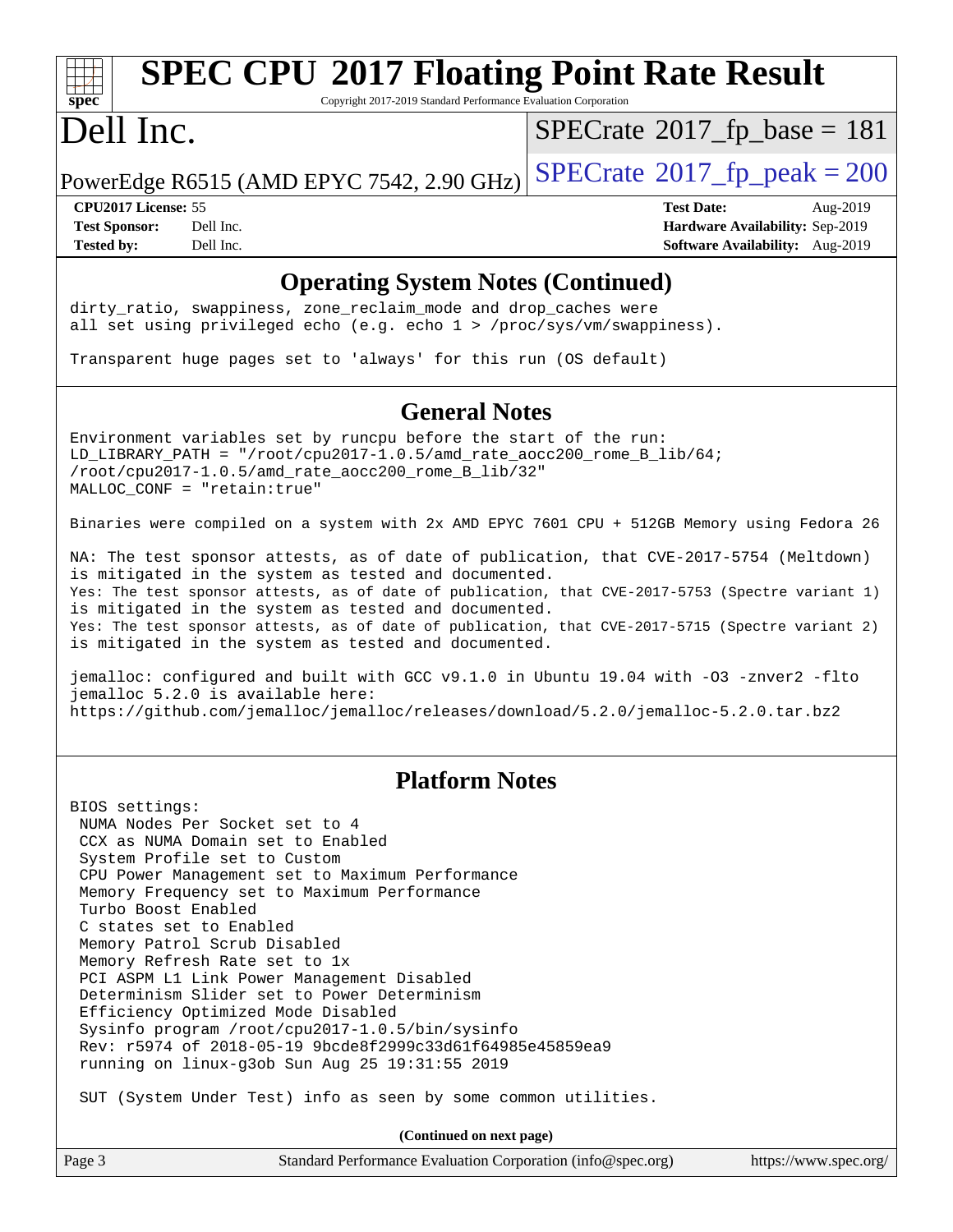| <b>SPEC CPU®2017 Floating Point Rate Result</b><br>spec<br>Copyright 2017-2019 Standard Performance Evaluation Corporation |                                                             |                                                                                     |  |
|----------------------------------------------------------------------------------------------------------------------------|-------------------------------------------------------------|-------------------------------------------------------------------------------------|--|
| Dell Inc.                                                                                                                  |                                                             | $SPECrate^{\circ}2017$ fp base = 181                                                |  |
| PowerEdge R6515 (AMD EPYC 7542, 2.90 GHz)                                                                                  |                                                             | $SPECTate@2017_fp\_peak = 200$                                                      |  |
| CPU2017 License: 55                                                                                                        |                                                             | <b>Test Date:</b><br>Aug-2019                                                       |  |
| <b>Test Sponsor:</b><br>Dell Inc.                                                                                          |                                                             | Hardware Availability: Sep-2019                                                     |  |
| <b>Tested by:</b><br>Dell Inc.                                                                                             |                                                             | Software Availability: Aug-2019                                                     |  |
|                                                                                                                            | <b>Platform Notes (Continued)</b>                           |                                                                                     |  |
| For more information on this section, see                                                                                  |                                                             |                                                                                     |  |
|                                                                                                                            | https://www.spec.org/cpu2017/Docs/config.html#sysinfo       |                                                                                     |  |
| From /proc/cpuinfo                                                                                                         |                                                             |                                                                                     |  |
| model name : AMD EPYC 7542 32-Core Processor<br>"physical id"s (chips)<br>$\mathbf{1}$                                     |                                                             |                                                                                     |  |
| 64 "processors"                                                                                                            |                                                             |                                                                                     |  |
|                                                                                                                            |                                                             | cores, siblings (Caution: counting these is hw and system dependent. The following  |  |
| cpu cores : 32<br>siblings : 64                                                                                            |                                                             | excerpts from /proc/cpuinfo might not be reliable. Use with caution.)               |  |
| 25 26 27 28 29 30 31                                                                                                       |                                                             | physical 0: cores 0 1 2 3 4 5 6 7 8 9 10 11 12 13 14 15 16 17 18 19 20 21 22 23 24  |  |
| From lscpu:                                                                                                                |                                                             |                                                                                     |  |
| Architecture:                                                                                                              | x86 64                                                      |                                                                                     |  |
| $CPU$ op-mode( $s$ ):                                                                                                      | $32$ -bit, $64$ -bit                                        |                                                                                     |  |
| Byte Order:                                                                                                                | Little Endian                                               |                                                                                     |  |
| Address sizes:<br>CPU(s):                                                                                                  | 43 bits physical, 48 bits virtual<br>64                     |                                                                                     |  |
| On-line CPU(s) list: $0-63$                                                                                                |                                                             |                                                                                     |  |
| Thread(s) per core:                                                                                                        | $\overline{2}$                                              |                                                                                     |  |
| Core(s) per socket:                                                                                                        | 32                                                          |                                                                                     |  |
| Socket(s):                                                                                                                 | 1                                                           |                                                                                     |  |
| NUMA $node(s):$<br>Vendor ID:                                                                                              | 8<br>AuthenticAMD                                           |                                                                                     |  |
| CPU family:                                                                                                                | 23                                                          |                                                                                     |  |
| Model:                                                                                                                     | 49                                                          |                                                                                     |  |
| Model name:                                                                                                                | AMD EPYC 7542 32-Core Processor                             |                                                                                     |  |
| Stepping:                                                                                                                  | 0                                                           |                                                                                     |  |
| CPU MHz:                                                                                                                   | 2894.750                                                    |                                                                                     |  |
| BogoMIPS:<br>Virtualization:                                                                                               | 5789.50<br>AMD-V                                            |                                                                                     |  |
| L1d cache:                                                                                                                 | 32K                                                         |                                                                                     |  |
| Lli cache:                                                                                                                 | 32K                                                         |                                                                                     |  |
| L2 cache:                                                                                                                  | 512K                                                        |                                                                                     |  |
| L3 cache:                                                                                                                  | 16384K                                                      |                                                                                     |  |
| NUMA node0 CPU(s):                                                                                                         | $0 - 3, 32 - 35$<br>$4 - 7, 36 - 39$                        |                                                                                     |  |
| NUMA nodel CPU(s):<br>NUMA node2 CPU(s):                                                                                   | $8 - 11, 40 - 43$                                           |                                                                                     |  |
| NUMA node3 CPU(s):                                                                                                         | $12 - 15, 44 - 47$                                          |                                                                                     |  |
| NUMA $node4$ $CPU(s):$                                                                                                     | $16 - 19, 48 - 51$                                          |                                                                                     |  |
| NUMA node5 CPU(s):                                                                                                         | $20 - 23, 52 - 55$                                          |                                                                                     |  |
| NUMA node6 CPU(s):                                                                                                         | $24 - 27, 56 - 59$                                          |                                                                                     |  |
| NUMA node7 CPU(s):<br>Flags:                                                                                               | $28 - 31, 60 - 63$                                          | fpu vme de pse tsc msr pae mce cx8 apic sep mtrr pge mca cmov                       |  |
|                                                                                                                            |                                                             | pat pse36 clflush mmx fxsr sse sse2 ht syscall nx mmxext fxsr_opt pdpelgb rdtscp lm |  |
| (Continued on next page)                                                                                                   |                                                             |                                                                                     |  |
| Page 4                                                                                                                     | Standard Performance Evaluation Corporation (info@spec.org) | https://www.spec.org/                                                               |  |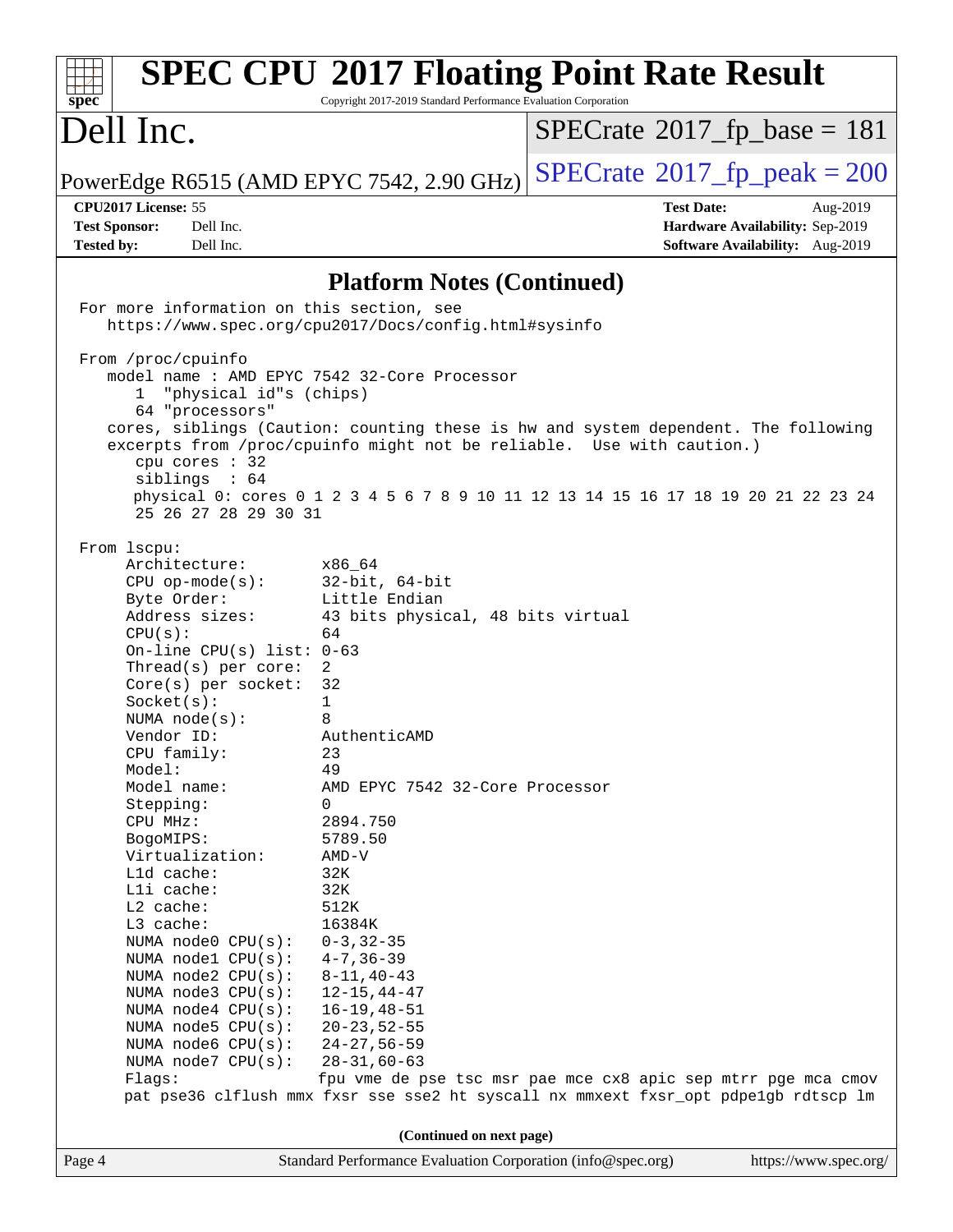| <b>SPEC CPU®2017 Floating Point Rate Result</b><br>Copyright 2017-2019 Standard Performance Evaluation Corporation<br>spec <sup>®</sup>                                                                                                                                                                                                                                                                                                                                                                                                                                                                                                                                                                                                                                                                                                                                                                                                                                                                                                                                                                                                                                                                                                |                                                                  |  |
|----------------------------------------------------------------------------------------------------------------------------------------------------------------------------------------------------------------------------------------------------------------------------------------------------------------------------------------------------------------------------------------------------------------------------------------------------------------------------------------------------------------------------------------------------------------------------------------------------------------------------------------------------------------------------------------------------------------------------------------------------------------------------------------------------------------------------------------------------------------------------------------------------------------------------------------------------------------------------------------------------------------------------------------------------------------------------------------------------------------------------------------------------------------------------------------------------------------------------------------|------------------------------------------------------------------|--|
| Dell Inc.                                                                                                                                                                                                                                                                                                                                                                                                                                                                                                                                                                                                                                                                                                                                                                                                                                                                                                                                                                                                                                                                                                                                                                                                                              | $SPECrate$ <sup>®</sup> 2017_fp_base = 181                       |  |
| PowerEdge R6515 (AMD EPYC 7542, 2.90 GHz)                                                                                                                                                                                                                                                                                                                                                                                                                                                                                                                                                                                                                                                                                                                                                                                                                                                                                                                                                                                                                                                                                                                                                                                              | $SPECTate$ <sup>®</sup> 2017_fp_peak = 200                       |  |
| CPU2017 License: 55<br><b>Test Sponsor:</b><br>Dell Inc.                                                                                                                                                                                                                                                                                                                                                                                                                                                                                                                                                                                                                                                                                                                                                                                                                                                                                                                                                                                                                                                                                                                                                                               | <b>Test Date:</b><br>Aug-2019<br>Hardware Availability: Sep-2019 |  |
| <b>Tested by:</b><br>Dell Inc.                                                                                                                                                                                                                                                                                                                                                                                                                                                                                                                                                                                                                                                                                                                                                                                                                                                                                                                                                                                                                                                                                                                                                                                                         | Software Availability: Aug-2019                                  |  |
| <b>Platform Notes (Continued)</b>                                                                                                                                                                                                                                                                                                                                                                                                                                                                                                                                                                                                                                                                                                                                                                                                                                                                                                                                                                                                                                                                                                                                                                                                      |                                                                  |  |
| constant_tsc rep_good nopl xtopology nonstop_tsc cpuid extd_apicid aperfmperf pni<br>pclmulqdq monitor ssse3 fma cx16 sse4_1 sse4_2 movbe popcnt aes xsave avx f16c<br>rdrand lahf_lm cmp_legacy svm extapic cr8_legacy abm sse4a misalignsse 3dnowprefetch<br>osvw ibs skinit wdt tce topoext perfctr_core perfctr_nb bpext perfctr_12 mwaitx cpb<br>cat_13 cdp_13 hw_pstate sme ssbd sev ibrs ibpb stibp vmmcall fsgsbase bmil avx2 smep<br>bmi2 cqm rdt_a rdseed adx smap clflushopt clwb sha_ni xsaveopt xsavec xgetbvl xsaves<br>cqm_llc cqm_occup_llc cqm_mbm_total cqm_mbm_local clzero irperf xsaveerptr arat npt<br>lbrv svm_lock nrip_save tsc_scale vmcb_clean flushbyasid decodeassists pausefilter<br>pfthreshold avic v_vmsave_vmload vgif umip rdpid overflow_recov succor smca<br>/proc/cpuinfo cache data                                                                                                                                                                                                                                                                                                                                                                                                             |                                                                  |  |
| cache size : 512 KB<br>From numactl --hardware WARNING: a numactl 'node' might or might not correspond to a<br>physical chip.<br>$available: 8 nodes (0-7)$<br>node 0 cpus: 0 1 2 3 32 33 34 35<br>node 0 size: 31691 MB<br>node 0 free: 31494 MB<br>node 1 cpus: 4 5 6 7 36 37 38 39<br>node 1 size: 32253 MB<br>node 1 free: 32104 MB<br>node 2 cpus: 8 9 10 11 40 41 42 43<br>node 2 size: 32254 MB<br>node 2 free: 32104 MB<br>node 3 cpus: 12 13 14 15 44 45 46 47<br>node 3 size: 32253 MB<br>node 3 free: 32094 MB<br>node 4 cpus: 16 17 18 19 48 49 50 51<br>node 4 size: 32254 MB<br>node 4 free: 32060 MB<br>node 5 cpus: 20 21 22 23 52 53 54 55<br>node 5 size: 32253 MB<br>node 5 free: 32091 MB<br>node 6 cpus: 24 25 26 27 56 57 58 59<br>node 6 size: 32224 MB<br>node 6 free: 32033 MB<br>node 7 cpus: 28 29 30 31 60 61 62 63<br>node 7 size: 32240 MB<br>node 7 free: 32090 MB<br>node distances:<br>node<br>$\mathbf 0$<br>$\mathbf 1$<br>2<br>3<br>$\overline{4}$<br>5<br>6<br>7<br>$12\,$<br>$12$<br>0 :<br>10<br>11<br>12<br>12<br>12<br>12<br>12<br>1:<br>12<br>12<br>12<br>12<br>11<br>10<br>12<br>2:<br>12<br>$10$<br>12<br>12<br>12<br>11<br>12<br>12<br>12<br>12<br>11<br>12<br>12<br>12<br>12<br>3:<br>10 |                                                                  |  |
| (Continued on next page)                                                                                                                                                                                                                                                                                                                                                                                                                                                                                                                                                                                                                                                                                                                                                                                                                                                                                                                                                                                                                                                                                                                                                                                                               |                                                                  |  |
| Page 5<br>Standard Performance Evaluation Corporation (info@spec.org)                                                                                                                                                                                                                                                                                                                                                                                                                                                                                                                                                                                                                                                                                                                                                                                                                                                                                                                                                                                                                                                                                                                                                                  | https://www.spec.org/                                            |  |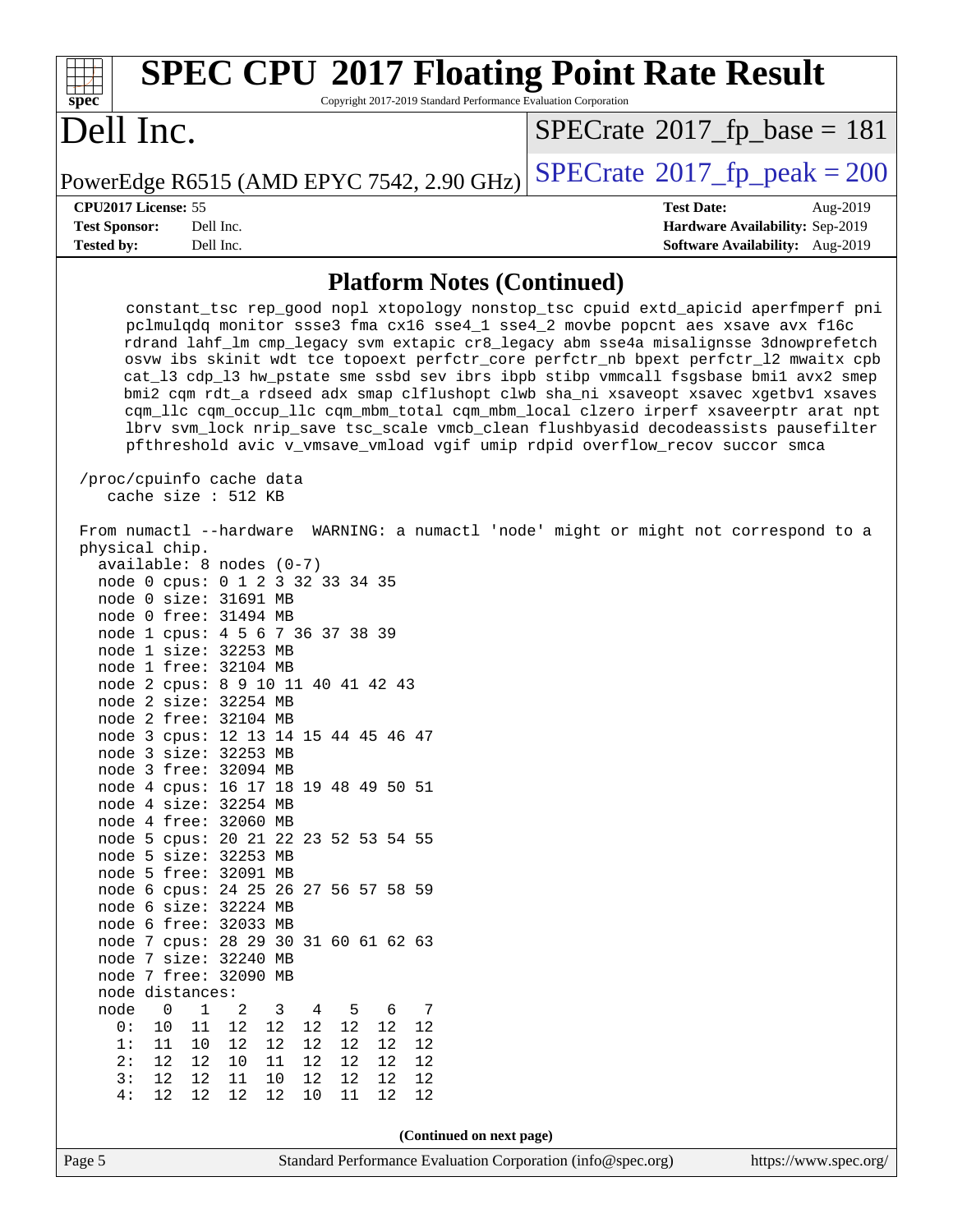| <b>SPEC CPU®2017 Floating Point Rate Result</b><br>Copyright 2017-2019 Standard Performance Evaluation Corporation<br>$spec^*$ |                                                                                                                                                                                                                                                                                                                                                                                  |                                                                                                     |  |
|--------------------------------------------------------------------------------------------------------------------------------|----------------------------------------------------------------------------------------------------------------------------------------------------------------------------------------------------------------------------------------------------------------------------------------------------------------------------------------------------------------------------------|-----------------------------------------------------------------------------------------------------|--|
| Dell Inc.                                                                                                                      |                                                                                                                                                                                                                                                                                                                                                                                  | $SPECrate^{\circ}2017$ _fp_base = 181                                                               |  |
|                                                                                                                                | PowerEdge R6515 (AMD EPYC 7542, 2.90 GHz)                                                                                                                                                                                                                                                                                                                                        | $SPECTate^{\circ}2017$ _fp_peak = 200                                                               |  |
| CPU2017 License: 55<br><b>Test Sponsor:</b><br><b>Tested by:</b>                                                               | Dell Inc.<br>Dell Inc.                                                                                                                                                                                                                                                                                                                                                           | <b>Test Date:</b><br>Aug-2019<br>Hardware Availability: Sep-2019<br>Software Availability: Aug-2019 |  |
|                                                                                                                                | <b>Platform Notes (Continued)</b>                                                                                                                                                                                                                                                                                                                                                |                                                                                                     |  |
| 5 :<br>6:<br>12<br>7 :                                                                                                         | 10<br>12<br>12 12 12 12 11<br>12<br>12 12 12 12 12 12<br>10<br>11<br>12 <sup>°</sup><br>12<br>12<br>12<br>12<br>11<br>10                                                                                                                                                                                                                                                         |                                                                                                     |  |
| From /proc/meminfo<br>MemTotal:<br>HugePages_Total:<br>Hugepagesize:                                                           | 263606300 kB<br>0<br>2048 kB                                                                                                                                                                                                                                                                                                                                                     |                                                                                                     |  |
| os-release:<br>NAME="SLES"<br>ID="sles"                                                                                        | From /etc/*release* /etc/*version*<br>VERSION="15-SP1"<br>VERSION ID="15.1"<br>PRETTY_NAME="SUSE Linux Enterprise Server 15 SP1"<br>ID_LIKE="suse"<br>ANSI COLOR="0;32"<br>CPE_NAME="cpe:/o:suse:sles:15:sp1"                                                                                                                                                                    |                                                                                                     |  |
| uname $-a$ :                                                                                                                   | x86_64 x86_64 x86_64 GNU/Linux                                                                                                                                                                                                                                                                                                                                                   | Linux linux-g3ob 4.12.14-195-default #1 SMP Tue May 7 10:55:11 UTC 2019 (8fba516)                   |  |
|                                                                                                                                | Kernel self-reported vulnerability status:                                                                                                                                                                                                                                                                                                                                       |                                                                                                     |  |
|                                                                                                                                | CVE-2017-5754 (Meltdown):<br>Not affected<br>CVE-2017-5753 (Spectre variant 1): Mitigation: __user pointer sanitization<br>IBRS_FW, STIBP: conditional, RSB filling                                                                                                                                                                                                              | CVE-2017-5715 (Spectre variant 2): Mitigation: Full AMD retpoline, IBPB: conditional,               |  |
|                                                                                                                                | run-level 3 Aug 25 10:14 last=5                                                                                                                                                                                                                                                                                                                                                  |                                                                                                     |  |
| Filesystem<br>/dev/sda2                                                                                                        | SPEC is set to: /root/cpu2017-1.0.5<br>Type Size Used Avail Use% Mounted on<br>xfs<br>440G<br>39G 402G<br>$9\frac{6}{9}$ /                                                                                                                                                                                                                                                       |                                                                                                     |  |
| Memory:                                                                                                                        | this section. The 'dmidecode' program reads system data which is "intended to allow<br>hardware to be accurately determined", but the intent may not be met, as there are<br>frequent changes to hardware, firmware, and the "DMTF SMBIOS" standard.<br>BIOS Dell Inc. 1.0.3 08/23/2019<br>8x 802C8632802C 36ASF4G72PZ-3G2E2 32 GB 2 rank 3200<br>8x Not Specified Not Specified | Additional information from dmidecode follows. WARNING: Use caution when you interpret              |  |
|                                                                                                                                | (End of data from sysinfo program)                                                                                                                                                                                                                                                                                                                                               |                                                                                                     |  |
| Page 6                                                                                                                         | Standard Performance Evaluation Corporation (info@spec.org)                                                                                                                                                                                                                                                                                                                      | https://www.spec.org/                                                                               |  |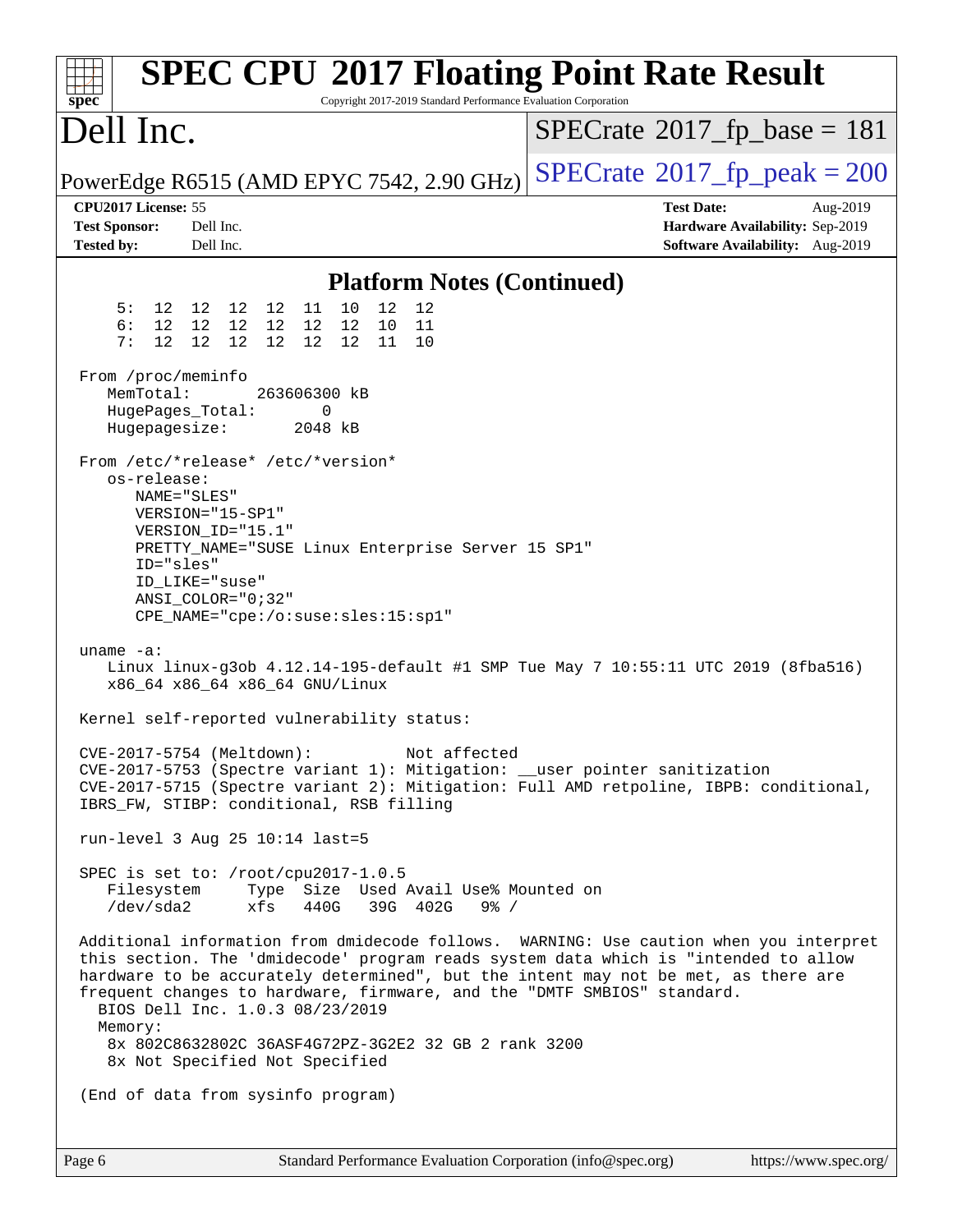| <b>SPEC CPU®2017 Floating Point Rate Result</b><br>Copyright 2017-2019 Standard Performance Evaluation Corporation<br>spec <sup>®</sup>                                                                                                                                                                                                                                                                                                                                                                                                      |                                                                                                     |  |  |
|----------------------------------------------------------------------------------------------------------------------------------------------------------------------------------------------------------------------------------------------------------------------------------------------------------------------------------------------------------------------------------------------------------------------------------------------------------------------------------------------------------------------------------------------|-----------------------------------------------------------------------------------------------------|--|--|
| Dell Inc.                                                                                                                                                                                                                                                                                                                                                                                                                                                                                                                                    | $SPECrate^{\circ}2017$ fp base = 181                                                                |  |  |
| PowerEdge R6515 (AMD EPYC 7542, 2.90 GHz)                                                                                                                                                                                                                                                                                                                                                                                                                                                                                                    | $SPECTate^{\circ}2017$ _fp_peak = 200                                                               |  |  |
| CPU2017 License: 55<br><b>Test Sponsor:</b><br>Dell Inc.<br><b>Tested by:</b><br>Dell Inc.                                                                                                                                                                                                                                                                                                                                                                                                                                                   | <b>Test Date:</b><br>Aug-2019<br>Hardware Availability: Sep-2019<br>Software Availability: Aug-2019 |  |  |
| <b>Compiler Version Notes</b>                                                                                                                                                                                                                                                                                                                                                                                                                                                                                                                |                                                                                                     |  |  |
| 519.1bm_r(base, peak) 538.imagick_r(base, peak)<br>C<br>544.nab_r(base, peak)                                                                                                                                                                                                                                                                                                                                                                                                                                                                |                                                                                                     |  |  |
| AOCC.LLVM.2.0.0.B191.2019_07_19 clang version 8.0.0 (CLANG: Jenkins<br>AOCC_2_0_0-Build#191) (based on LLVM AOCC.LLVM.2.0.0.B191.2019_07_19)<br>Target: x86_64-unknown-linux-gnu<br>Thread model: posix<br>InstalledDir: /sppo/dev/compilers/aocc-compiler-2.0.0/bin                                                                                                                                                                                                                                                                         |                                                                                                     |  |  |
| 508.namd_r(base, peak) 510.parest_r(base, peak)<br>$C++$                                                                                                                                                                                                                                                                                                                                                                                                                                                                                     |                                                                                                     |  |  |
| AOCC.LLVM.2.0.0.B191.2019_07_19 clang version 8.0.0 (CLANG: Jenkins<br>AOCC_2_0_0-Build#191) (based on LLVM AOCC.LLVM.2.0.0.B191.2019_07_19)<br>Target: x86_64-unknown-linux-gnu<br>Thread model: posix<br>InstalledDir: /sppo/dev/compilers/aocc-compiler-2.0.0/bin                                                                                                                                                                                                                                                                         |                                                                                                     |  |  |
| ==================<br>  511.povray_r(base, peak) 526.blender_r(base, peak)<br>$C++$ , $C$                                                                                                                                                                                                                                                                                                                                                                                                                                                    |                                                                                                     |  |  |
| AOCC.LLVM.2.0.0.B191.2019_07_19 clang version 8.0.0 (CLANG: Jenkins<br>AOCC_2_0_0-Build#191) (based on LLVM AOCC.LLVM.2.0.0.B191.2019_07_19)<br>Target: x86_64-unknown-linux-gnu<br>Thread model: posix<br>InstalledDir: /sppo/dev/compilers/aocc-compiler-2.0.0/bin<br>AOCC.LLVM.2.0.0.B191.2019_07_19 clang version 8.0.0 (CLANG: Jenkins<br>AOCC 2 0 0-Build#191) (based on LLVM AOCC.LLVM.2.0.0.B191.2019 07 19)<br>Target: x86 64-unknown-linux-qnu<br>Thread model: posix<br>InstalledDir: /sppo/dev/compilers/aocc-compiler-2.0.0/bin |                                                                                                     |  |  |
|                                                                                                                                                                                                                                                                                                                                                                                                                                                                                                                                              |                                                                                                     |  |  |
| $C++$ , C, Fortran   507.cactuBSSN_r(base, peak)                                                                                                                                                                                                                                                                                                                                                                                                                                                                                             |                                                                                                     |  |  |
| AOCC.LLVM.2.0.0.B191.2019_07_19 clang version 8.0.0 (CLANG: Jenkins<br>AOCC_2_0_0-Build#191) (based on LLVM AOCC.LLVM.2.0.0.B191.2019_07_19)<br>Target: x86_64-unknown-linux-gnu<br>Thread model: posix<br>InstalledDir: /sppo/dev/compilers/aocc-compiler-2.0.0/bin<br>AOCC.LLVM.2.0.0.B191.2019_07_19 clang version 8.0.0 (CLANG: Jenkins<br>AOCC_2_0_0-Build#191) (based on LLVM AOCC.LLVM.2.0.0.B191.2019_07_19)<br>Target: x86_64-unknown-linux-gnu                                                                                     |                                                                                                     |  |  |
| (Continued on next page)                                                                                                                                                                                                                                                                                                                                                                                                                                                                                                                     |                                                                                                     |  |  |
| Standard Performance Evaluation Corporation (info@spec.org)<br>Page 7                                                                                                                                                                                                                                                                                                                                                                                                                                                                        | https://www.spec.org/                                                                               |  |  |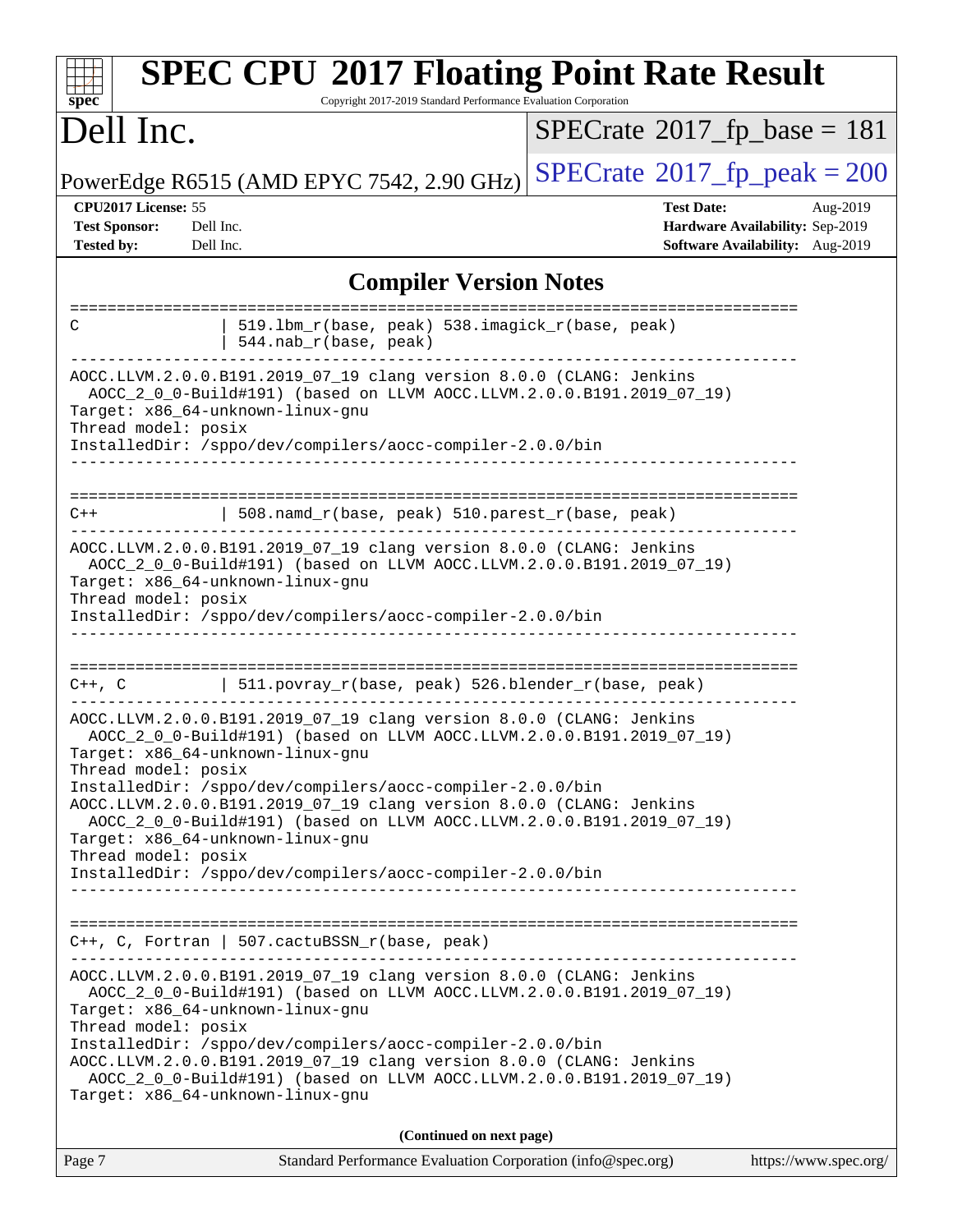| <b>SPEC CPU®2017 Floating Point Rate Result</b><br>Copyright 2017-2019 Standard Performance Evaluation Corporation<br>$sp\overline{ec}$                                                                                                                                                                                                                  |                                                                                                     |  |
|----------------------------------------------------------------------------------------------------------------------------------------------------------------------------------------------------------------------------------------------------------------------------------------------------------------------------------------------------------|-----------------------------------------------------------------------------------------------------|--|
| Dell Inc.                                                                                                                                                                                                                                                                                                                                                | $SPECrate^{\circ}2017$ fp base = 181                                                                |  |
| PowerEdge R6515 (AMD EPYC 7542, 2.90 GHz)                                                                                                                                                                                                                                                                                                                | $SPECTate$ <sup>®</sup> 2017_fp_peak = 200                                                          |  |
| CPU2017 License: 55<br><b>Test Sponsor:</b><br>Dell Inc.<br><b>Tested by:</b><br>Dell Inc.                                                                                                                                                                                                                                                               | <b>Test Date:</b><br>Aug-2019<br>Hardware Availability: Sep-2019<br>Software Availability: Aug-2019 |  |
| <b>Compiler Version Notes (Continued)</b>                                                                                                                                                                                                                                                                                                                |                                                                                                     |  |
| Thread model: posix<br>InstalledDir: /sppo/dev/compilers/aocc-compiler-2.0.0/bin<br>AOCC.LLVM.2.0.0.B191.2019_07_19 clang version 8.0.0 (CLANG: Jenkins<br>AOCC_2_0_0-Build#191) (based on LLVM AOCC.LLVM.2.0.0.B191.2019_07_19)<br>Target: x86_64-unknown-linux-gnu<br>Thread model: posix<br>InstalledDir: /sppo/dev/compilers/aocc-compiler-2.0.0/bin |                                                                                                     |  |
| 503.bwaves_r(base, peak) 549.fotonik3d_r(base, peak)<br>Fortran<br>554.roms_r(base, peak)                                                                                                                                                                                                                                                                |                                                                                                     |  |
| AOCC.LLVM.2.0.0.B191.2019_07_19 clang version 8.0.0 (CLANG: Jenkins<br>AOCC_2_0_0-Build#191) (based on LLVM AOCC.LLVM.2.0.0.B191.2019_07_19)<br>Target: x86_64-unknown-linux-gnu<br>Thread model: posix<br>InstalledDir: /sppo/dev/compilers/aocc-compiler-2.0.0/bin                                                                                     |                                                                                                     |  |
| Fortran, C $\vert$ 521.wrf_r(base, peak) 527.cam4_r(base, peak)                                                                                                                                                                                                                                                                                          |                                                                                                     |  |
| AOCC.LLVM.2.0.0.B191.2019_07_19 clang version 8.0.0 (CLANG: Jenkins<br>AOCC_2_0_0-Build#191) (based on LLVM AOCC.LLVM.2.0.0.B191.2019_07_19)<br>Target: x86_64-unknown-linux-gnu                                                                                                                                                                         |                                                                                                     |  |
| Thread model: posix<br>InstalledDir: /sppo/dev/compilers/aocc-compiler-2.0.0/bin<br>AOCC.LLVM.2.0.0.B191.2019_07_19 clang version 8.0.0 (CLANG: Jenkins<br>AOCC_2_0_0-Build#191) (based on LLVM AOCC.LLVM.2.0.0.B191.2019_07_19)<br>Target: x86_64-unknown-linux-gnu                                                                                     |                                                                                                     |  |
| Thread model: posix<br>InstalledDir: /sppo/dev/compilers/aocc-compiler-2.0.0/bin                                                                                                                                                                                                                                                                         |                                                                                                     |  |
| <b>Base Compiler Invocation</b>                                                                                                                                                                                                                                                                                                                          |                                                                                                     |  |
| C benchmarks:<br>clang                                                                                                                                                                                                                                                                                                                                   |                                                                                                     |  |
| C++ benchmarks:<br>$clang++$                                                                                                                                                                                                                                                                                                                             |                                                                                                     |  |
| Fortran benchmarks:<br>flang                                                                                                                                                                                                                                                                                                                             |                                                                                                     |  |
| (Continued on next page)                                                                                                                                                                                                                                                                                                                                 |                                                                                                     |  |
| Page 8<br>Standard Performance Evaluation Corporation (info@spec.org)                                                                                                                                                                                                                                                                                    | https://www.spec.org/                                                                               |  |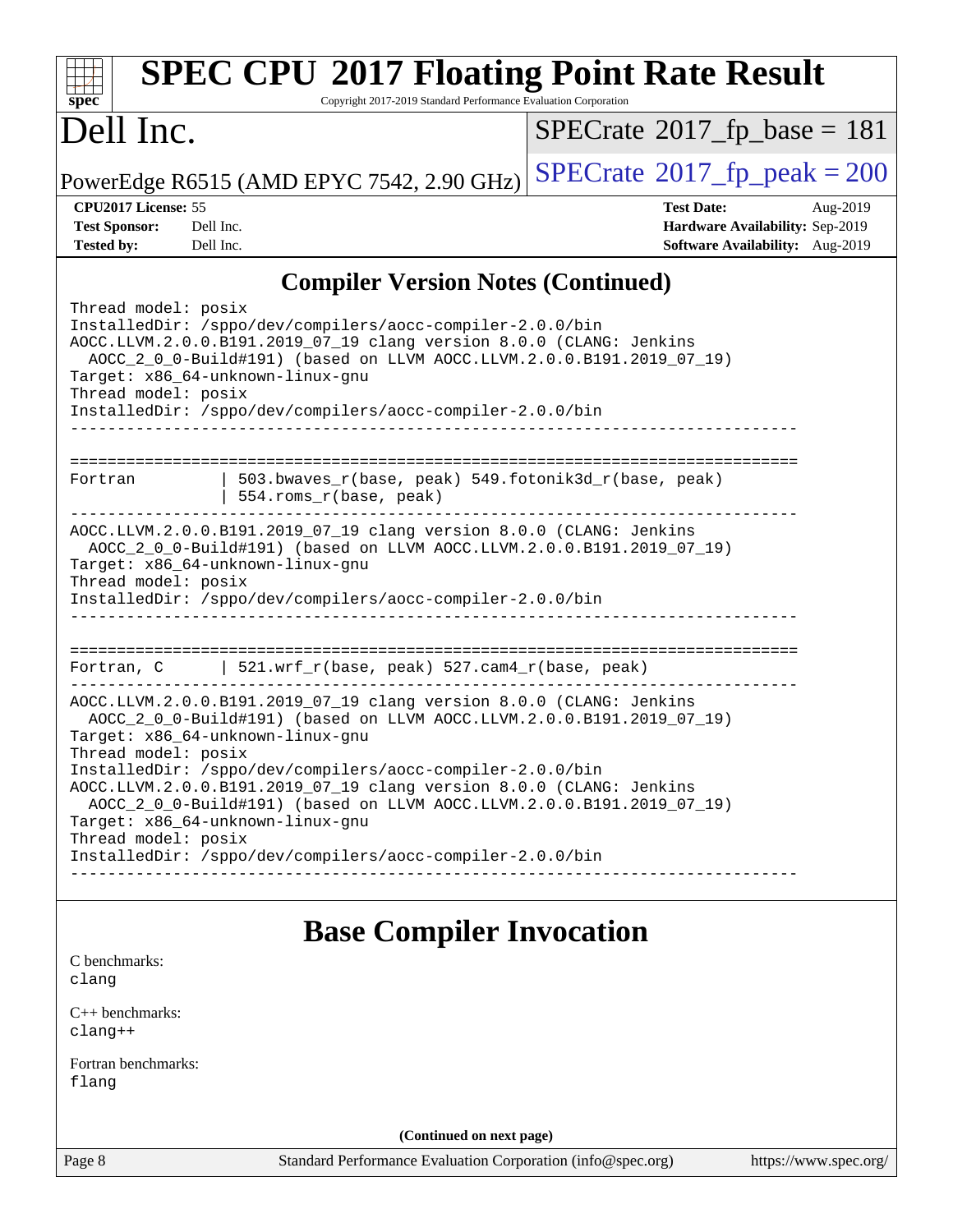## **[SPEC CPU](http://www.spec.org/auto/cpu2017/Docs/result-fields.html#SPECCPU2017FloatingPointRateResult)[2017 Floating Point Rate Result](http://www.spec.org/auto/cpu2017/Docs/result-fields.html#SPECCPU2017FloatingPointRateResult)**

Copyright 2017-2019 Standard Performance Evaluation Corporation

### Dell Inc.

 $SPECTate@2017_fp\_base = 181$ 

PowerEdge R6515 (AMD EPYC 7542, 2.90 GHz)  $\left|$  [SPECrate](http://www.spec.org/auto/cpu2017/Docs/result-fields.html#SPECrate2017fppeak)®[2017\\_fp\\_peak = 2](http://www.spec.org/auto/cpu2017/Docs/result-fields.html#SPECrate2017fppeak)00

**[CPU2017 License:](http://www.spec.org/auto/cpu2017/Docs/result-fields.html#CPU2017License)** 55 **[Test Date:](http://www.spec.org/auto/cpu2017/Docs/result-fields.html#TestDate)** Aug-2019 **[Test Sponsor:](http://www.spec.org/auto/cpu2017/Docs/result-fields.html#TestSponsor)** Dell Inc. **[Hardware Availability:](http://www.spec.org/auto/cpu2017/Docs/result-fields.html#HardwareAvailability)** Sep-2019 **[Tested by:](http://www.spec.org/auto/cpu2017/Docs/result-fields.html#Testedby)** Dell Inc. **[Software Availability:](http://www.spec.org/auto/cpu2017/Docs/result-fields.html#SoftwareAvailability)** Aug-2019

### **[Base Compiler Invocation \(Continued\)](http://www.spec.org/auto/cpu2017/Docs/result-fields.html#BaseCompilerInvocation)**

[Benchmarks using both Fortran and C](http://www.spec.org/auto/cpu2017/Docs/result-fields.html#BenchmarksusingbothFortranandC): [flang](http://www.spec.org/cpu2017/results/res2019q3/cpu2017-20190831-17280.flags.html#user_CC_FCbase_flang) [clang](http://www.spec.org/cpu2017/results/res2019q3/cpu2017-20190831-17280.flags.html#user_CC_FCbase_clang-c)

[Benchmarks using both C and C++](http://www.spec.org/auto/cpu2017/Docs/result-fields.html#BenchmarksusingbothCandCXX): [clang++](http://www.spec.org/cpu2017/results/res2019q3/cpu2017-20190831-17280.flags.html#user_CC_CXXbase_clang-cpp) [clang](http://www.spec.org/cpu2017/results/res2019q3/cpu2017-20190831-17280.flags.html#user_CC_CXXbase_clang-c)

[Benchmarks using Fortran, C, and C++:](http://www.spec.org/auto/cpu2017/Docs/result-fields.html#BenchmarksusingFortranCandCXX) [clang++](http://www.spec.org/cpu2017/results/res2019q3/cpu2017-20190831-17280.flags.html#user_CC_CXX_FCbase_clang-cpp) [clang](http://www.spec.org/cpu2017/results/res2019q3/cpu2017-20190831-17280.flags.html#user_CC_CXX_FCbase_clang-c) [flang](http://www.spec.org/cpu2017/results/res2019q3/cpu2017-20190831-17280.flags.html#user_CC_CXX_FCbase_flang)

#### **[Base Portability Flags](http://www.spec.org/auto/cpu2017/Docs/result-fields.html#BasePortabilityFlags)**

 503.bwaves\_r: [-DSPEC\\_LP64](http://www.spec.org/cpu2017/results/res2019q3/cpu2017-20190831-17280.flags.html#suite_baseEXTRA_PORTABILITY503_bwaves_r_DSPEC_LP64) 507.cactuBSSN\_r: [-DSPEC\\_LP64](http://www.spec.org/cpu2017/results/res2019q3/cpu2017-20190831-17280.flags.html#suite_baseEXTRA_PORTABILITY507_cactuBSSN_r_DSPEC_LP64) 508.namd\_r: [-DSPEC\\_LP64](http://www.spec.org/cpu2017/results/res2019q3/cpu2017-20190831-17280.flags.html#suite_baseEXTRA_PORTABILITY508_namd_r_DSPEC_LP64) 510.parest\_r: [-DSPEC\\_LP64](http://www.spec.org/cpu2017/results/res2019q3/cpu2017-20190831-17280.flags.html#suite_baseEXTRA_PORTABILITY510_parest_r_DSPEC_LP64) 511.povray\_r: [-DSPEC\\_LP64](http://www.spec.org/cpu2017/results/res2019q3/cpu2017-20190831-17280.flags.html#suite_baseEXTRA_PORTABILITY511_povray_r_DSPEC_LP64) 519.lbm\_r: [-DSPEC\\_LP64](http://www.spec.org/cpu2017/results/res2019q3/cpu2017-20190831-17280.flags.html#suite_baseEXTRA_PORTABILITY519_lbm_r_DSPEC_LP64) 521.wrf\_r: [-DSPEC\\_CASE\\_FLAG](http://www.spec.org/cpu2017/results/res2019q3/cpu2017-20190831-17280.flags.html#b521.wrf_r_baseCPORTABILITY_DSPEC_CASE_FLAG) [-Mbyteswapio](http://www.spec.org/cpu2017/results/res2019q3/cpu2017-20190831-17280.flags.html#user_baseFPORTABILITY521_wrf_r_F-mbyteswapio_543c39ce38db59bcbc3b888917ef58c313007ae1c27520b689e012995ae261114051d1d5efcb4182d175ce22a6a15532d3a9999882dd2c360e6d853f41da6883) [-DSPEC\\_LP64](http://www.spec.org/cpu2017/results/res2019q3/cpu2017-20190831-17280.flags.html#suite_baseEXTRA_PORTABILITY521_wrf_r_DSPEC_LP64) 526.blender\_r: [-funsigned-char](http://www.spec.org/cpu2017/results/res2019q3/cpu2017-20190831-17280.flags.html#user_baseCPORTABILITY526_blender_r_aocc-unsigned-char) [-D\\_\\_BOOL\\_DEFINED](http://www.spec.org/cpu2017/results/res2019q3/cpu2017-20190831-17280.flags.html#b526.blender_r_baseCXXPORTABILITY_D__BOOL_DEFINED) [-DSPEC\\_LP64](http://www.spec.org/cpu2017/results/res2019q3/cpu2017-20190831-17280.flags.html#suite_baseEXTRA_PORTABILITY526_blender_r_DSPEC_LP64) 527.cam4\_r: [-DSPEC\\_CASE\\_FLAG](http://www.spec.org/cpu2017/results/res2019q3/cpu2017-20190831-17280.flags.html#b527.cam4_r_basePORTABILITY_DSPEC_CASE_FLAG) [-DSPEC\\_LP64](http://www.spec.org/cpu2017/results/res2019q3/cpu2017-20190831-17280.flags.html#suite_baseEXTRA_PORTABILITY527_cam4_r_DSPEC_LP64) 538.imagick\_r: [-DSPEC\\_LP64](http://www.spec.org/cpu2017/results/res2019q3/cpu2017-20190831-17280.flags.html#suite_baseEXTRA_PORTABILITY538_imagick_r_DSPEC_LP64) 544.nab\_r: [-DSPEC\\_LP64](http://www.spec.org/cpu2017/results/res2019q3/cpu2017-20190831-17280.flags.html#suite_baseEXTRA_PORTABILITY544_nab_r_DSPEC_LP64) 549.fotonik3d\_r: [-DSPEC\\_LP64](http://www.spec.org/cpu2017/results/res2019q3/cpu2017-20190831-17280.flags.html#suite_baseEXTRA_PORTABILITY549_fotonik3d_r_DSPEC_LP64) 554.roms\_r: [-DSPEC\\_LP64](http://www.spec.org/cpu2017/results/res2019q3/cpu2017-20190831-17280.flags.html#suite_baseEXTRA_PORTABILITY554_roms_r_DSPEC_LP64)

#### **[Base Optimization Flags](http://www.spec.org/auto/cpu2017/Docs/result-fields.html#BaseOptimizationFlags)**

#### [C benchmarks](http://www.spec.org/auto/cpu2017/Docs/result-fields.html#Cbenchmarks):

[-flto](http://www.spec.org/cpu2017/results/res2019q3/cpu2017-20190831-17280.flags.html#user_CCbase_aocc-flto) [-Wl,-mllvm -Wl,-function-specialize](http://www.spec.org/cpu2017/results/res2019q3/cpu2017-20190831-17280.flags.html#user_CCbase_F-function-specialize_7e7e661e57922243ee67c9a1251cb8910e607325179a0ce7f2884e09a6f5d4a5ef0ae4f37e8a2a11c95fc48e931f06dc2b6016f14b511fcb441e048bef1b065a) [-Wl,-mllvm -Wl,-region-vectorize](http://www.spec.org/cpu2017/results/res2019q3/cpu2017-20190831-17280.flags.html#user_CCbase_F-region-vectorize_fb6c6b5aa293c88efc6c7c2b52b20755e943585b1fe8658c35afef78727fff56e1a56891413c30e36b8e2a6f9a71126986319243e80eb6110b78b288f533c52b) [-Wl,-mllvm -Wl,-vector-library=LIBMVEC](http://www.spec.org/cpu2017/results/res2019q3/cpu2017-20190831-17280.flags.html#user_CCbase_F-use-vector-library_0a14b27fae317f283640384a31f7bfcc2bd4c1d0b5cfc618a3a430800c9b20217b00f61303eff223a3251b4f06ffbc9739dc5296db9d1fbb9ad24a3939d86d66) [-Wl,-mllvm -Wl,-reduce-array-computations=3](http://www.spec.org/cpu2017/results/res2019q3/cpu2017-20190831-17280.flags.html#user_CCbase_F-reduce-array-computations_b882aefe7a5dda4e33149f6299762b9a720dace3e498e13756f4c04e5a19edf5315c1f3993de2e61ec41e8c206231f84e05da7040e1bb5d69ba27d10a12507e4) [-O3](http://www.spec.org/cpu2017/results/res2019q3/cpu2017-20190831-17280.flags.html#user_CCbase_F-O3) [-ffast-math](http://www.spec.org/cpu2017/results/res2019q3/cpu2017-20190831-17280.flags.html#user_CCbase_aocc-ffast-math) [-march=znver2](http://www.spec.org/cpu2017/results/res2019q3/cpu2017-20190831-17280.flags.html#user_CCbase_aocc-march_3e2e19cff2eeef60c5d90b059483627c9ea47eca6d66670dbd53f9185f6439e27eb5e104cf773e9e8ab18c8842ce63e461a3e948d0214bd567ef3ade411bf467) [-fstruct-layout=3](http://www.spec.org/cpu2017/results/res2019q3/cpu2017-20190831-17280.flags.html#user_CCbase_F-struct-layout) [-mllvm -unroll-threshold=50](http://www.spec.org/cpu2017/results/res2019q3/cpu2017-20190831-17280.flags.html#user_CCbase_F-unroll-threshold_458874500b2c105d6d5cb4d7a611c40e2b16e9e3d26b355fea72d644c3673b4de4b3932662f0ed3dbec75c491a13da2d2ca81180bd779dc531083ef1e1e549dc) [-fremap-arrays](http://www.spec.org/cpu2017/results/res2019q3/cpu2017-20190831-17280.flags.html#user_CCbase_F-fremap-arrays) [-mllvm -function-specialize](http://www.spec.org/cpu2017/results/res2019q3/cpu2017-20190831-17280.flags.html#user_CCbase_F-function-specialize_233b3bdba86027f1b094368157e481c5bc59f40286dc25bfadc1858dcd5745c24fd30d5f188710db7fea399bcc9f44a80b3ce3aacc70a8870250c3ae5e1f35b8) [-mllvm -enable-gvn-hoist](http://www.spec.org/cpu2017/results/res2019q3/cpu2017-20190831-17280.flags.html#user_CCbase_F-enable-gvn-hoist_e5856354646dd6ca1333a0ad99b817e4cf8932b91b82809fd8fd47ceff7b22a89eba5c98fd3e3fa5200368fd772cec3dd56abc3c8f7b655a71b9f9848dddedd5) [-mllvm -reduce-array-computations=3](http://www.spec.org/cpu2017/results/res2019q3/cpu2017-20190831-17280.flags.html#user_CCbase_F-reduce-array-computations_aceadb8604558b566e0e3a0d7a3c1533923dd1fa0889614e16288028922629a28d5695c24d3b3be4306b1e311c54317dfffe3a2e57fbcaabc737a1798de39145) [-mllvm -global-vectorize-slp](http://www.spec.org/cpu2017/results/res2019q3/cpu2017-20190831-17280.flags.html#user_CCbase_F-global-vectorize-slp_a3935e8627af4ced727033b1ffd4db27f4d541a363d28d82bf4c2925fb3a0fd4115d6e42d13a2829f9e024d6608eb67a85cb49770f2da5c5ac8dbc737afad603) [-mllvm -vector-library=LIBMVEC](http://www.spec.org/cpu2017/results/res2019q3/cpu2017-20190831-17280.flags.html#user_CCbase_F-use-vector-library_e584e20b4f7ec96aa109254b65d8e01d864f3d68580371b9d93ed7c338191d4cfce20c3c864632264effc6bbe4c7c38153d02096a342ee92501c4a53204a7871) [-mllvm -inline-threshold=1000](http://www.spec.org/cpu2017/results/res2019q3/cpu2017-20190831-17280.flags.html#user_CCbase_dragonegg-llvm-inline-threshold_b7832241b0a6397e4ecdbaf0eb7defdc10f885c2a282fa3240fdc99844d543fda39cf8a4a9dccf68cf19b5438ac3b455264f478df15da0f4988afa40d8243bab) [-flv-function-specialization](http://www.spec.org/cpu2017/results/res2019q3/cpu2017-20190831-17280.flags.html#user_CCbase_F-flv-function-specialization) [-z muldefs](http://www.spec.org/cpu2017/results/res2019q3/cpu2017-20190831-17280.flags.html#user_CCbase_aocc-muldefs) [-lmvec](http://www.spec.org/cpu2017/results/res2019q3/cpu2017-20190831-17280.flags.html#user_CCbase_F-lmvec) [-lamdlibm](http://www.spec.org/cpu2017/results/res2019q3/cpu2017-20190831-17280.flags.html#user_CCbase_F-lamdlibm) [-ljemalloc](http://www.spec.org/cpu2017/results/res2019q3/cpu2017-20190831-17280.flags.html#user_CCbase_jemalloc-lib) [-lflang](http://www.spec.org/cpu2017/results/res2019q3/cpu2017-20190831-17280.flags.html#user_CCbase_F-lflang)

#### [C++ benchmarks:](http://www.spec.org/auto/cpu2017/Docs/result-fields.html#CXXbenchmarks)

[-std=c++98](http://www.spec.org/cpu2017/results/res2019q3/cpu2017-20190831-17280.flags.html#user_CXXbase_std-cpp) [-flto](http://www.spec.org/cpu2017/results/res2019q3/cpu2017-20190831-17280.flags.html#user_CXXbase_aocc-flto) [-Wl,-mllvm -Wl,-function-specialize](http://www.spec.org/cpu2017/results/res2019q3/cpu2017-20190831-17280.flags.html#user_CXXbase_F-function-specialize_7e7e661e57922243ee67c9a1251cb8910e607325179a0ce7f2884e09a6f5d4a5ef0ae4f37e8a2a11c95fc48e931f06dc2b6016f14b511fcb441e048bef1b065a) [-Wl,-mllvm -Wl,-region-vectorize](http://www.spec.org/cpu2017/results/res2019q3/cpu2017-20190831-17280.flags.html#user_CXXbase_F-region-vectorize_fb6c6b5aa293c88efc6c7c2b52b20755e943585b1fe8658c35afef78727fff56e1a56891413c30e36b8e2a6f9a71126986319243e80eb6110b78b288f533c52b) [-Wl,-mllvm -Wl,-vector-library=LIBMVEC](http://www.spec.org/cpu2017/results/res2019q3/cpu2017-20190831-17280.flags.html#user_CXXbase_F-use-vector-library_0a14b27fae317f283640384a31f7bfcc2bd4c1d0b5cfc618a3a430800c9b20217b00f61303eff223a3251b4f06ffbc9739dc5296db9d1fbb9ad24a3939d86d66) [-Wl,-mllvm -Wl,-reduce-array-computations=3](http://www.spec.org/cpu2017/results/res2019q3/cpu2017-20190831-17280.flags.html#user_CXXbase_F-reduce-array-computations_b882aefe7a5dda4e33149f6299762b9a720dace3e498e13756f4c04e5a19edf5315c1f3993de2e61ec41e8c206231f84e05da7040e1bb5d69ba27d10a12507e4)

| Page 9 | Standard Performance Evaluation Corporation (info@spec.org) | https://www.spec.org/ |
|--------|-------------------------------------------------------------|-----------------------|
|--------|-------------------------------------------------------------|-----------------------|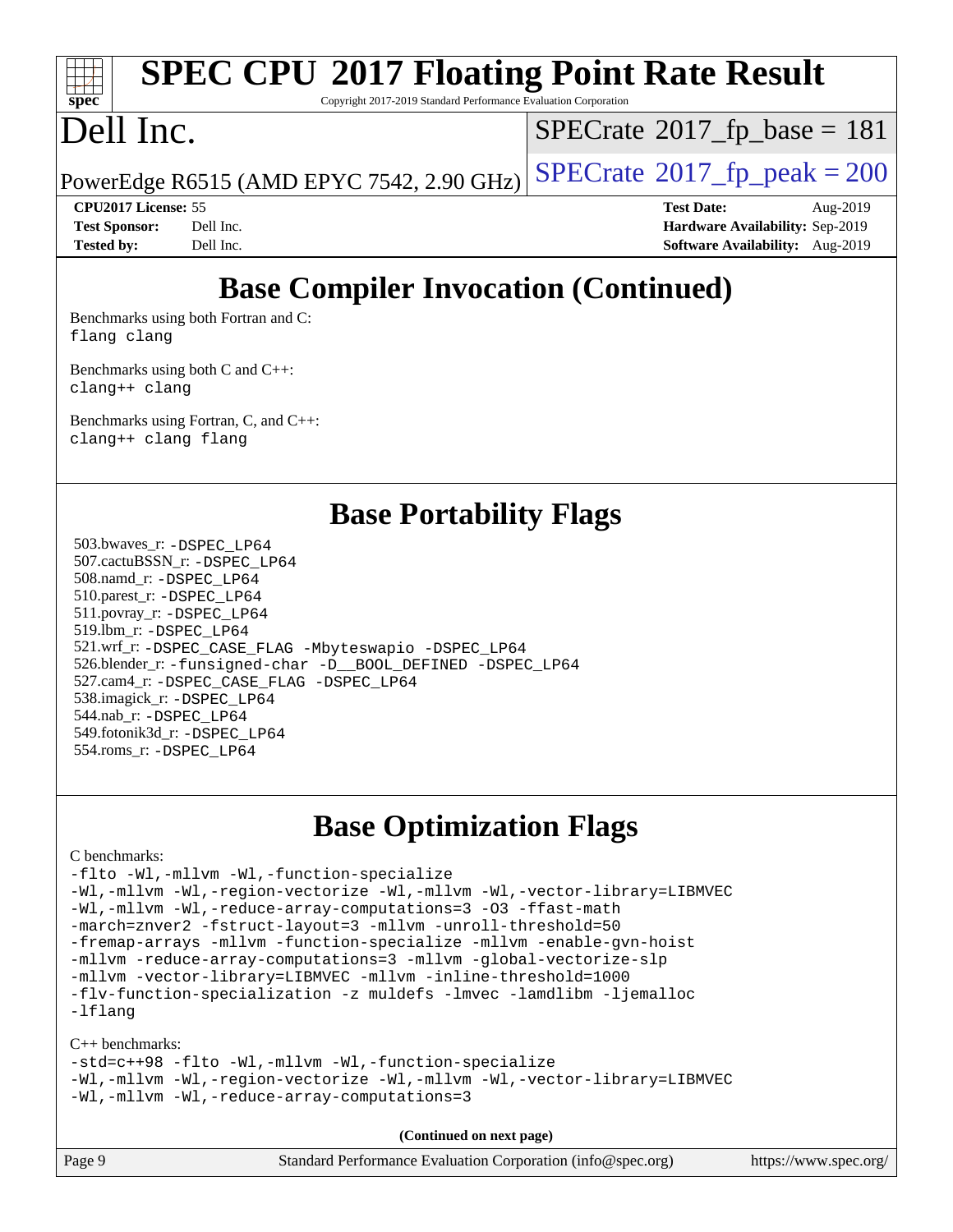## **[SPEC CPU](http://www.spec.org/auto/cpu2017/Docs/result-fields.html#SPECCPU2017FloatingPointRateResult)[2017 Floating Point Rate Result](http://www.spec.org/auto/cpu2017/Docs/result-fields.html#SPECCPU2017FloatingPointRateResult)**

Copyright 2017-2019 Standard Performance Evaluation Corporation

### Dell Inc.

 $SPECTate@2017_fp\_base = 181$ 

PowerEdge R6515 (AMD EPYC 7542, 2.90 GHz)  $\text{SPECrate}^{\circ}2017$  $\text{SPECrate}^{\circ}2017$  $\text{SPECrate}^{\circ}2017$  fp peak = 200

**[CPU2017 License:](http://www.spec.org/auto/cpu2017/Docs/result-fields.html#CPU2017License)** 55 **[Test Date:](http://www.spec.org/auto/cpu2017/Docs/result-fields.html#TestDate)** Aug-2019 **[Test Sponsor:](http://www.spec.org/auto/cpu2017/Docs/result-fields.html#TestSponsor)** Dell Inc. **[Hardware Availability:](http://www.spec.org/auto/cpu2017/Docs/result-fields.html#HardwareAvailability)** Sep-2019 **[Tested by:](http://www.spec.org/auto/cpu2017/Docs/result-fields.html#Testedby)** Dell Inc. **[Software Availability:](http://www.spec.org/auto/cpu2017/Docs/result-fields.html#SoftwareAvailability)** Aug-2019

### **[Base Optimization Flags \(Continued\)](http://www.spec.org/auto/cpu2017/Docs/result-fields.html#BaseOptimizationFlags)**

[C++ benchmarks](http://www.spec.org/auto/cpu2017/Docs/result-fields.html#CXXbenchmarks) (continued):

[-Wl,-mllvm -Wl,-suppress-fmas](http://www.spec.org/cpu2017/results/res2019q3/cpu2017-20190831-17280.flags.html#user_CXXbase_F-suppress-fmas_f00f00630e4a059e8af9c161e9bbf420bcf19890a7f99d5933525e66aa4b0bb3ab2339d2b12d97d3a5f5d271e839fe9c109938e91fe06230fb53651590cfa1e8) [-O3](http://www.spec.org/cpu2017/results/res2019q3/cpu2017-20190831-17280.flags.html#user_CXXbase_F-O3) [-ffast-math](http://www.spec.org/cpu2017/results/res2019q3/cpu2017-20190831-17280.flags.html#user_CXXbase_aocc-ffast-math) [-march=znver2](http://www.spec.org/cpu2017/results/res2019q3/cpu2017-20190831-17280.flags.html#user_CXXbase_aocc-march_3e2e19cff2eeef60c5d90b059483627c9ea47eca6d66670dbd53f9185f6439e27eb5e104cf773e9e8ab18c8842ce63e461a3e948d0214bd567ef3ade411bf467) [-mllvm -loop-unswitch-threshold=200000](http://www.spec.org/cpu2017/results/res2019q3/cpu2017-20190831-17280.flags.html#user_CXXbase_F-loop-unswitch-threshold_f9a82ae3270e55b5fbf79d0d96ee93606b73edbbe527d20b18b7bff1a3a146ad50cfc7454c5297978340ae9213029016a7d16221274d672d3f7f42ed25274e1d) [-mllvm -vector-library=LIBMVEC](http://www.spec.org/cpu2017/results/res2019q3/cpu2017-20190831-17280.flags.html#user_CXXbase_F-use-vector-library_e584e20b4f7ec96aa109254b65d8e01d864f3d68580371b9d93ed7c338191d4cfce20c3c864632264effc6bbe4c7c38153d02096a342ee92501c4a53204a7871) [-mllvm -unroll-threshold=100](http://www.spec.org/cpu2017/results/res2019q3/cpu2017-20190831-17280.flags.html#user_CXXbase_F-unroll-threshold_2755d0c78138845d361fa1543e3a063fffa198df9b3edf0cfb856bbc88a81e1769b12ac7a550c5d35197be55360db1a3f95a8d1304df999456cabf5120c45168) [-flv-function-specialization](http://www.spec.org/cpu2017/results/res2019q3/cpu2017-20190831-17280.flags.html#user_CXXbase_F-flv-function-specialization) [-mllvm -enable-partial-unswitch](http://www.spec.org/cpu2017/results/res2019q3/cpu2017-20190831-17280.flags.html#user_CXXbase_F-enable-partial-unswitch_6e1c33f981d77963b1eaf834973128a7f33ce3f8e27f54689656697a35e89dcc875281e0e6283d043e32f367dcb605ba0e307a92e830f7e326789fa6c61b35d3) [-z muldefs](http://www.spec.org/cpu2017/results/res2019q3/cpu2017-20190831-17280.flags.html#user_CXXbase_aocc-muldefs) [-lmvec](http://www.spec.org/cpu2017/results/res2019q3/cpu2017-20190831-17280.flags.html#user_CXXbase_F-lmvec) [-lamdlibm](http://www.spec.org/cpu2017/results/res2019q3/cpu2017-20190831-17280.flags.html#user_CXXbase_F-lamdlibm) [-ljemalloc](http://www.spec.org/cpu2017/results/res2019q3/cpu2017-20190831-17280.flags.html#user_CXXbase_jemalloc-lib) [-lflang](http://www.spec.org/cpu2017/results/res2019q3/cpu2017-20190831-17280.flags.html#user_CXXbase_F-lflang)

#### [Fortran benchmarks](http://www.spec.org/auto/cpu2017/Docs/result-fields.html#Fortranbenchmarks):

[-flto](http://www.spec.org/cpu2017/results/res2019q3/cpu2017-20190831-17280.flags.html#user_FCbase_aocc-flto) [-Wl,-mllvm -Wl,-function-specialize](http://www.spec.org/cpu2017/results/res2019q3/cpu2017-20190831-17280.flags.html#user_FCbase_F-function-specialize_7e7e661e57922243ee67c9a1251cb8910e607325179a0ce7f2884e09a6f5d4a5ef0ae4f37e8a2a11c95fc48e931f06dc2b6016f14b511fcb441e048bef1b065a) [-Wl,-mllvm -Wl,-region-vectorize](http://www.spec.org/cpu2017/results/res2019q3/cpu2017-20190831-17280.flags.html#user_FCbase_F-region-vectorize_fb6c6b5aa293c88efc6c7c2b52b20755e943585b1fe8658c35afef78727fff56e1a56891413c30e36b8e2a6f9a71126986319243e80eb6110b78b288f533c52b) [-Wl,-mllvm -Wl,-vector-library=LIBMVEC](http://www.spec.org/cpu2017/results/res2019q3/cpu2017-20190831-17280.flags.html#user_FCbase_F-use-vector-library_0a14b27fae317f283640384a31f7bfcc2bd4c1d0b5cfc618a3a430800c9b20217b00f61303eff223a3251b4f06ffbc9739dc5296db9d1fbb9ad24a3939d86d66) [-Wl,-mllvm -Wl,-reduce-array-computations=3](http://www.spec.org/cpu2017/results/res2019q3/cpu2017-20190831-17280.flags.html#user_FCbase_F-reduce-array-computations_b882aefe7a5dda4e33149f6299762b9a720dace3e498e13756f4c04e5a19edf5315c1f3993de2e61ec41e8c206231f84e05da7040e1bb5d69ba27d10a12507e4) [-O3](http://www.spec.org/cpu2017/results/res2019q3/cpu2017-20190831-17280.flags.html#user_FCbase_F-O3) [-march=znver2](http://www.spec.org/cpu2017/results/res2019q3/cpu2017-20190831-17280.flags.html#user_FCbase_aocc-march_3e2e19cff2eeef60c5d90b059483627c9ea47eca6d66670dbd53f9185f6439e27eb5e104cf773e9e8ab18c8842ce63e461a3e948d0214bd567ef3ade411bf467) [-funroll-loops](http://www.spec.org/cpu2017/results/res2019q3/cpu2017-20190831-17280.flags.html#user_FCbase_aocc-unroll-loops) [-Mrecursive](http://www.spec.org/cpu2017/results/res2019q3/cpu2017-20190831-17280.flags.html#user_FCbase_F-mrecursive_20a145d63f12d5750a899e17d4450b5b8b40330a9bb4af13688ca650e6fb30857bbbe44fb35cdbb895df6e5b2769de0a0d7659f51ff17acfbef6febafec4023f) [-mllvm -vector-library=LIBMVEC](http://www.spec.org/cpu2017/results/res2019q3/cpu2017-20190831-17280.flags.html#user_FCbase_F-use-vector-library_e584e20b4f7ec96aa109254b65d8e01d864f3d68580371b9d93ed7c338191d4cfce20c3c864632264effc6bbe4c7c38153d02096a342ee92501c4a53204a7871) [-z muldefs](http://www.spec.org/cpu2017/results/res2019q3/cpu2017-20190831-17280.flags.html#user_FCbase_aocc-muldefs) [-Kieee](http://www.spec.org/cpu2017/results/res2019q3/cpu2017-20190831-17280.flags.html#user_FCbase_F-kieee) [-fno-finite-math-only](http://www.spec.org/cpu2017/results/res2019q3/cpu2017-20190831-17280.flags.html#user_FCbase_aocc-fno-finite-math-only) [-lmvec](http://www.spec.org/cpu2017/results/res2019q3/cpu2017-20190831-17280.flags.html#user_FCbase_F-lmvec) [-lamdlibm](http://www.spec.org/cpu2017/results/res2019q3/cpu2017-20190831-17280.flags.html#user_FCbase_F-lamdlibm) [-ljemalloc](http://www.spec.org/cpu2017/results/res2019q3/cpu2017-20190831-17280.flags.html#user_FCbase_jemalloc-lib) [-lflang](http://www.spec.org/cpu2017/results/res2019q3/cpu2017-20190831-17280.flags.html#user_FCbase_F-lflang)

#### [Benchmarks using both Fortran and C](http://www.spec.org/auto/cpu2017/Docs/result-fields.html#BenchmarksusingbothFortranandC):

```
-flto -Wl,-mllvm -Wl,-function-specialize
-Wl,-mllvm -Wl,-region-vectorize -Wl,-mllvm -Wl,-vector-library=LIBMVEC
-Wl,-mllvm -Wl,-reduce-array-computations=3 -O3 -ffast-math
-march=znver2 -fstruct-layout=3 -mllvm -unroll-threshold=50
-fremap-arrays -mllvm -function-specialize -mllvm -enable-gvn-hoist
-mllvm -reduce-array-computations=3 -mllvm -global-vectorize-slp
-mllvm -vector-library=LIBMVEC -mllvm -inline-threshold=1000
-flv-function-specialization -funroll-loops -Mrecursive -z muldefs
-Kieee -fno-finite-math-only -lmvec -lamdlibm -ljemalloc -lflang
```
#### [Benchmarks using both C and C++](http://www.spec.org/auto/cpu2017/Docs/result-fields.html#BenchmarksusingbothCandCXX):

```
-std=c++98 -flto -Wl,-mllvm -Wl,-function-specialize
-Wl,-mllvm -Wl,-region-vectorize -Wl,-mllvm -Wl,-vector-library=LIBMVEC
-Wl,-mllvm -Wl,-reduce-array-computations=3
-Wl,-mllvm -Wl,-suppress-fmas -O3 -ffast-math -march=znver2
-fstruct-layout=3 -mllvm -unroll-threshold=50 -fremap-arrays
-mllvm -function-specialize -mllvm -enable-gvn-hoist
-mllvm -reduce-array-computations=3 -mllvm -global-vectorize-slp
-mllvm -vector-library=LIBMVEC -mllvm -inline-threshold=1000
-flv-function-specialization -mllvm -loop-unswitch-threshold=200000
-mllvm -unroll-threshold=100 -mllvm -enable-partial-unswitch -z muldefs
-lmvec-lamdlibm-ljemalloc-lflang
```
#### [Benchmarks using Fortran, C, and C++:](http://www.spec.org/auto/cpu2017/Docs/result-fields.html#BenchmarksusingFortranCandCXX)

```
-std=c++98 -flto -Wl,-mllvm -Wl,-function-specialize
-Wl,-mllvm -Wl,-region-vectorize -Wl,-mllvm -Wl,-vector-library=LIBMVEC
-Wl,-mllvm -Wl,-reduce-array-computations=3
-Wl,-mllvm -Wl,-suppress-fmas -O3 -ffast-math -march=znver2
-fstruct-layout=3 -mllvm -unroll-threshold=50 -fremap-arrays
-mllvm -function-specialize -mllvm -enable-gvn-hoist
-mllvm -reduce-array-computations=3 -mllvm -global-vectorize-slp
```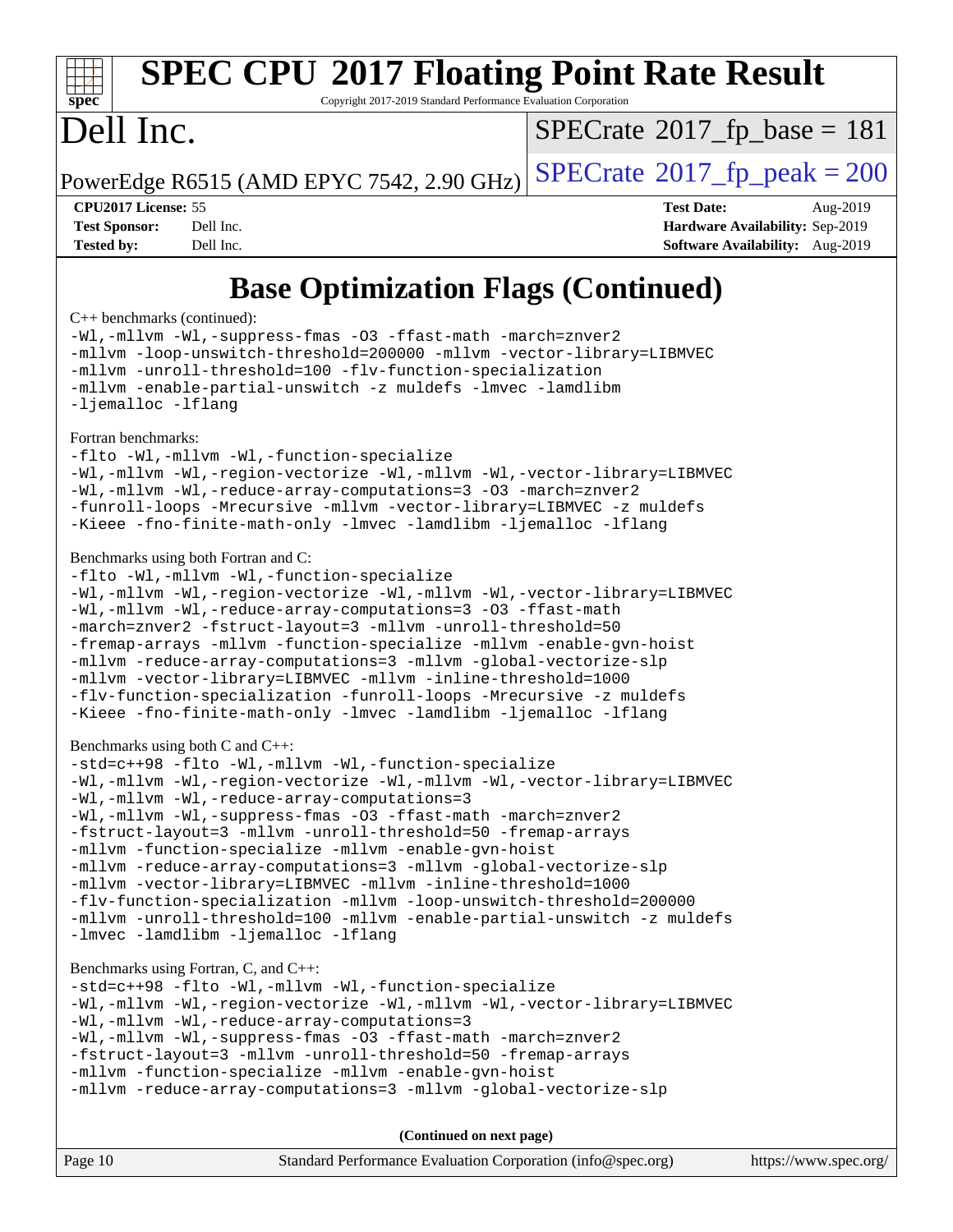## **[SPEC CPU](http://www.spec.org/auto/cpu2017/Docs/result-fields.html#SPECCPU2017FloatingPointRateResult)[2017 Floating Point Rate Result](http://www.spec.org/auto/cpu2017/Docs/result-fields.html#SPECCPU2017FloatingPointRateResult)**

Copyright 2017-2019 Standard Performance Evaluation Corporation

### Dell Inc.

 $SPECTate@2017_fp\_base = 181$ 

PowerEdge R6515 (AMD EPYC 7542, 2.90 GHz)  $\left|$  [SPECrate](http://www.spec.org/auto/cpu2017/Docs/result-fields.html#SPECrate2017fppeak)®[2017\\_fp\\_peak = 2](http://www.spec.org/auto/cpu2017/Docs/result-fields.html#SPECrate2017fppeak)00

**[CPU2017 License:](http://www.spec.org/auto/cpu2017/Docs/result-fields.html#CPU2017License)** 55 **[Test Date:](http://www.spec.org/auto/cpu2017/Docs/result-fields.html#TestDate)** Aug-2019 **[Test Sponsor:](http://www.spec.org/auto/cpu2017/Docs/result-fields.html#TestSponsor)** Dell Inc. **[Hardware Availability:](http://www.spec.org/auto/cpu2017/Docs/result-fields.html#HardwareAvailability)** Sep-2019 **[Tested by:](http://www.spec.org/auto/cpu2017/Docs/result-fields.html#Testedby)** Dell Inc. **[Software Availability:](http://www.spec.org/auto/cpu2017/Docs/result-fields.html#SoftwareAvailability)** Aug-2019

### **[Base Optimization Flags \(Continued\)](http://www.spec.org/auto/cpu2017/Docs/result-fields.html#BaseOptimizationFlags)**

[Benchmarks using Fortran, C, and C++](http://www.spec.org/auto/cpu2017/Docs/result-fields.html#BenchmarksusingFortranCandCXX) (continued):

[-mllvm -vector-library=LIBMVEC](http://www.spec.org/cpu2017/results/res2019q3/cpu2017-20190831-17280.flags.html#user_CC_CXX_FCbase_F-use-vector-library_e584e20b4f7ec96aa109254b65d8e01d864f3d68580371b9d93ed7c338191d4cfce20c3c864632264effc6bbe4c7c38153d02096a342ee92501c4a53204a7871) [-mllvm -inline-threshold=1000](http://www.spec.org/cpu2017/results/res2019q3/cpu2017-20190831-17280.flags.html#user_CC_CXX_FCbase_dragonegg-llvm-inline-threshold_b7832241b0a6397e4ecdbaf0eb7defdc10f885c2a282fa3240fdc99844d543fda39cf8a4a9dccf68cf19b5438ac3b455264f478df15da0f4988afa40d8243bab) [-flv-function-specialization](http://www.spec.org/cpu2017/results/res2019q3/cpu2017-20190831-17280.flags.html#user_CC_CXX_FCbase_F-flv-function-specialization) [-mllvm -loop-unswitch-threshold=200000](http://www.spec.org/cpu2017/results/res2019q3/cpu2017-20190831-17280.flags.html#user_CC_CXX_FCbase_F-loop-unswitch-threshold_f9a82ae3270e55b5fbf79d0d96ee93606b73edbbe527d20b18b7bff1a3a146ad50cfc7454c5297978340ae9213029016a7d16221274d672d3f7f42ed25274e1d)

[-mllvm -unroll-threshold=100](http://www.spec.org/cpu2017/results/res2019q3/cpu2017-20190831-17280.flags.html#user_CC_CXX_FCbase_F-unroll-threshold_2755d0c78138845d361fa1543e3a063fffa198df9b3edf0cfb856bbc88a81e1769b12ac7a550c5d35197be55360db1a3f95a8d1304df999456cabf5120c45168) [-mllvm -enable-partial-unswitch](http://www.spec.org/cpu2017/results/res2019q3/cpu2017-20190831-17280.flags.html#user_CC_CXX_FCbase_F-enable-partial-unswitch_6e1c33f981d77963b1eaf834973128a7f33ce3f8e27f54689656697a35e89dcc875281e0e6283d043e32f367dcb605ba0e307a92e830f7e326789fa6c61b35d3)

[-funroll-loops](http://www.spec.org/cpu2017/results/res2019q3/cpu2017-20190831-17280.flags.html#user_CC_CXX_FCbase_aocc-unroll-loops) [-Mrecursive](http://www.spec.org/cpu2017/results/res2019q3/cpu2017-20190831-17280.flags.html#user_CC_CXX_FCbase_F-mrecursive_20a145d63f12d5750a899e17d4450b5b8b40330a9bb4af13688ca650e6fb30857bbbe44fb35cdbb895df6e5b2769de0a0d7659f51ff17acfbef6febafec4023f) [-z muldefs](http://www.spec.org/cpu2017/results/res2019q3/cpu2017-20190831-17280.flags.html#user_CC_CXX_FCbase_aocc-muldefs) [-Kieee](http://www.spec.org/cpu2017/results/res2019q3/cpu2017-20190831-17280.flags.html#user_CC_CXX_FCbase_F-kieee) [-fno-finite-math-only](http://www.spec.org/cpu2017/results/res2019q3/cpu2017-20190831-17280.flags.html#user_CC_CXX_FCbase_aocc-fno-finite-math-only)

[-lmvec](http://www.spec.org/cpu2017/results/res2019q3/cpu2017-20190831-17280.flags.html#user_CC_CXX_FCbase_F-lmvec) [-lamdlibm](http://www.spec.org/cpu2017/results/res2019q3/cpu2017-20190831-17280.flags.html#user_CC_CXX_FCbase_F-lamdlibm) [-ljemalloc](http://www.spec.org/cpu2017/results/res2019q3/cpu2017-20190831-17280.flags.html#user_CC_CXX_FCbase_jemalloc-lib) [-lflang](http://www.spec.org/cpu2017/results/res2019q3/cpu2017-20190831-17280.flags.html#user_CC_CXX_FCbase_F-lflang)

### **[Peak Compiler Invocation](http://www.spec.org/auto/cpu2017/Docs/result-fields.html#PeakCompilerInvocation)**

[C benchmarks](http://www.spec.org/auto/cpu2017/Docs/result-fields.html#Cbenchmarks): [clang](http://www.spec.org/cpu2017/results/res2019q3/cpu2017-20190831-17280.flags.html#user_CCpeak_clang-c)

[C++ benchmarks:](http://www.spec.org/auto/cpu2017/Docs/result-fields.html#CXXbenchmarks) [clang++](http://www.spec.org/cpu2017/results/res2019q3/cpu2017-20190831-17280.flags.html#user_CXXpeak_clang-cpp)

[Fortran benchmarks](http://www.spec.org/auto/cpu2017/Docs/result-fields.html#Fortranbenchmarks): [flang](http://www.spec.org/cpu2017/results/res2019q3/cpu2017-20190831-17280.flags.html#user_FCpeak_flang)

[Benchmarks using both Fortran and C](http://www.spec.org/auto/cpu2017/Docs/result-fields.html#BenchmarksusingbothFortranandC): [flang](http://www.spec.org/cpu2017/results/res2019q3/cpu2017-20190831-17280.flags.html#user_CC_FCpeak_flang) [clang](http://www.spec.org/cpu2017/results/res2019q3/cpu2017-20190831-17280.flags.html#user_CC_FCpeak_clang-c)

[Benchmarks using both C and C++](http://www.spec.org/auto/cpu2017/Docs/result-fields.html#BenchmarksusingbothCandCXX): [clang++](http://www.spec.org/cpu2017/results/res2019q3/cpu2017-20190831-17280.flags.html#user_CC_CXXpeak_clang-cpp) [clang](http://www.spec.org/cpu2017/results/res2019q3/cpu2017-20190831-17280.flags.html#user_CC_CXXpeak_clang-c)

[Benchmarks using Fortran, C, and C++:](http://www.spec.org/auto/cpu2017/Docs/result-fields.html#BenchmarksusingFortranCandCXX) [clang++](http://www.spec.org/cpu2017/results/res2019q3/cpu2017-20190831-17280.flags.html#user_CC_CXX_FCpeak_clang-cpp) [clang](http://www.spec.org/cpu2017/results/res2019q3/cpu2017-20190831-17280.flags.html#user_CC_CXX_FCpeak_clang-c) [flang](http://www.spec.org/cpu2017/results/res2019q3/cpu2017-20190831-17280.flags.html#user_CC_CXX_FCpeak_flang)

### **[Peak Portability Flags](http://www.spec.org/auto/cpu2017/Docs/result-fields.html#PeakPortabilityFlags)**

Same as Base Portability Flags

### **[Peak Optimization Flags](http://www.spec.org/auto/cpu2017/Docs/result-fields.html#PeakOptimizationFlags)**

[C benchmarks](http://www.spec.org/auto/cpu2017/Docs/result-fields.html#Cbenchmarks):

519.lbm\_r: basepeak = yes

```
 538.imagick_r: -flto -Wl,-mllvm -Wl,-function-specialize
-Wl,-mllvm -Wl,-region-vectorize
-Wl,-mllvm -Wl,-vector-library=LIBMVEC
```
**(Continued on next page)**

Page 11 Standard Performance Evaluation Corporation [\(info@spec.org\)](mailto:info@spec.org) <https://www.spec.org/>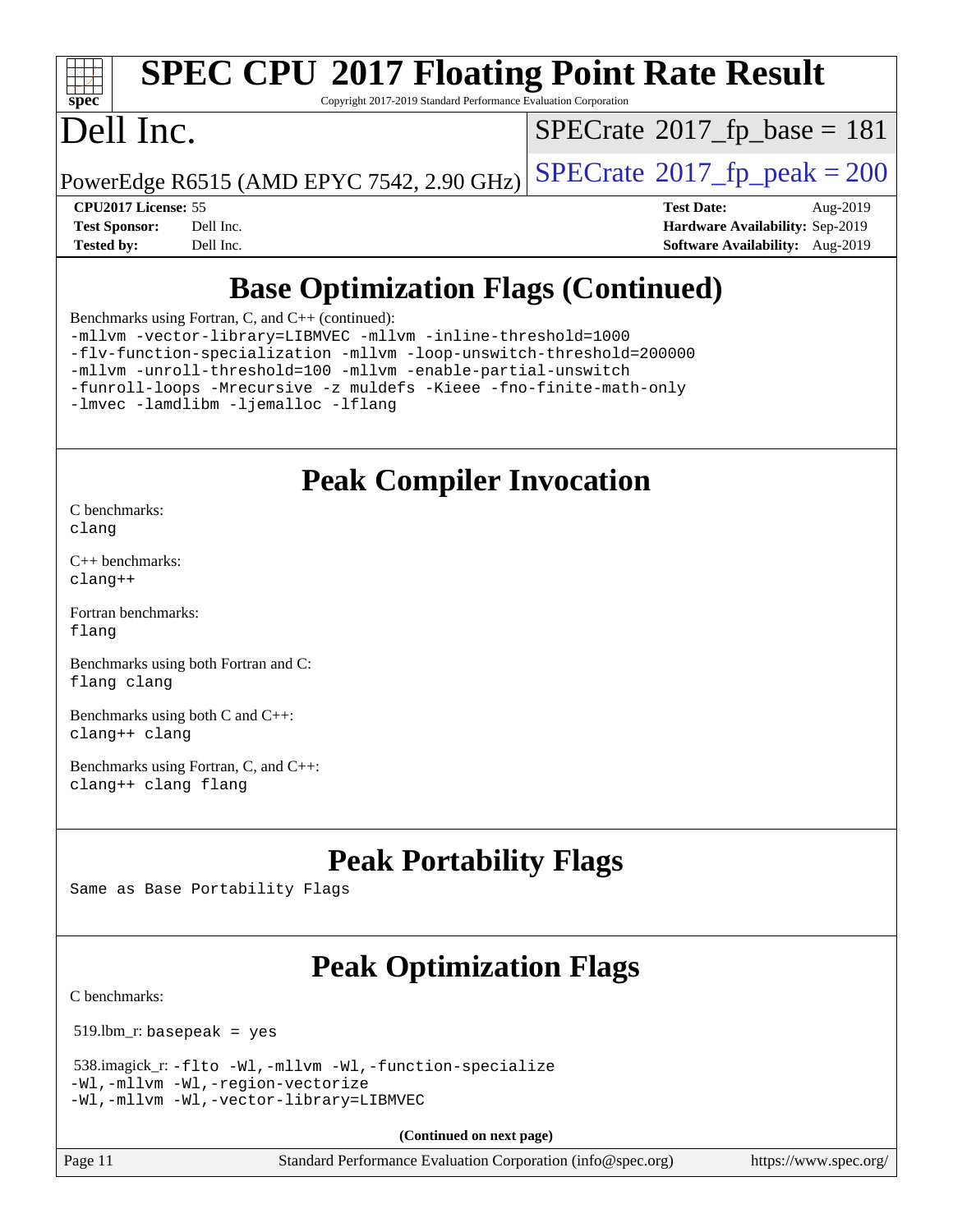#### **[spec](http://www.spec.org/) [SPEC CPU](http://www.spec.org/auto/cpu2017/Docs/result-fields.html#SPECCPU2017FloatingPointRateResult)[2017 Floating Point Rate Result](http://www.spec.org/auto/cpu2017/Docs/result-fields.html#SPECCPU2017FloatingPointRateResult)** Copyright 2017-2019 Standard Performance Evaluation Corporation Dell Inc. PowerEdge R6515 (AMD EPYC 7542, 2.90 GHz)  $\text{SPECrate}^{\circ}2017$  $\text{SPECrate}^{\circ}2017$  $\text{SPECrate}^{\circ}2017$  fp peak = 200  $SPECrate@2017_fp\_base = 181$  $SPECrate@2017_fp\_base = 181$ **[CPU2017 License:](http://www.spec.org/auto/cpu2017/Docs/result-fields.html#CPU2017License)** 55 **[Test Date:](http://www.spec.org/auto/cpu2017/Docs/result-fields.html#TestDate)** Aug-2019 **[Test Sponsor:](http://www.spec.org/auto/cpu2017/Docs/result-fields.html#TestSponsor)** Dell Inc. **[Hardware Availability:](http://www.spec.org/auto/cpu2017/Docs/result-fields.html#HardwareAvailability)** Sep-2019 **[Tested by:](http://www.spec.org/auto/cpu2017/Docs/result-fields.html#Testedby)** Dell Inc. **[Software Availability:](http://www.spec.org/auto/cpu2017/Docs/result-fields.html#SoftwareAvailability)** Aug-2019

### **[Peak Optimization Flags \(Continued\)](http://www.spec.org/auto/cpu2017/Docs/result-fields.html#PeakOptimizationFlags)**

```
 538.imagick_r (continued):
-Wl,-mllvm -Wl,-reduce-array-computations=3 -Ofast
-march=znver2 -mno-sse4a -fstruct-layout=5
-mllvm -vectorize-memory-aggressively
-mllvm -function-specialize -mllvm -enable-gvn-hoist
-mllvm -unroll-threshold=50 -fremap-arrays
-mllvm -vector-library=LIBMVEC
-mllvm -reduce-array-computations=3
-mllvm -global-vectorize-slp -mllvm -inline-threshold=1000
-flv-function-specialization -lmvec -lamdlibm -ljemalloc
-lflang
 544.nab_r: basepeak = yes
C++ benchmarks: 
 508.namd_r: basepeak = yes
 510.parest_r: -std=c++98 -flto -Wl,-mllvm -Wl,-function-specialize
-Wl,-mllvm -Wl,-region-vectorize
-Wl,-mllvm -Wl,-vector-library=LIBMVEC
-Wl,-mllvm -Wl,-reduce-array-computations=3
-Wl,-mllvm -Wl,-suppress-fmas -Ofast -march=znver2
-flv-function-specialization -mllvm -unroll-threshold=100
-mllvm -enable-partial-unswitch
-mllvm -loop-unswitch-threshold=200000
-mllvm -vector-library=LIBMVEC
-mllvm -inline-threshold=1000 -lmvec -lamdlibm -ljemalloc
-lflang
Fortran benchmarks: 
 503.bwaves_r: -flto -Wl,-mllvm -Wl,-function-specialize
-Wl,-mllvm -Wl,-region-vectorize
-Wl,-mllvm -Wl,-vector-library=LIBMVEC
-Wl,-mllvm -Wl,-reduce-array-computations=3 -O3
-march=znver2 -funroll-loops -Mrecursive
-mllvm -vector-library=LIBMVEC -Kieee
-fno-finite-math-only -lmvec -lamdlibm -ljemalloc
-lflang
 549.fotonik3d_r: Same as 503.bwaves_r
 554.roms_r: -flto -Wl,-mllvm -Wl,-function-specialize
-Wl,-mllvm -Wl,-region-vectorize
-Wl,-mllvm -Wl,-vector-library=LIBMVEC
                                     (Continued on next page)
```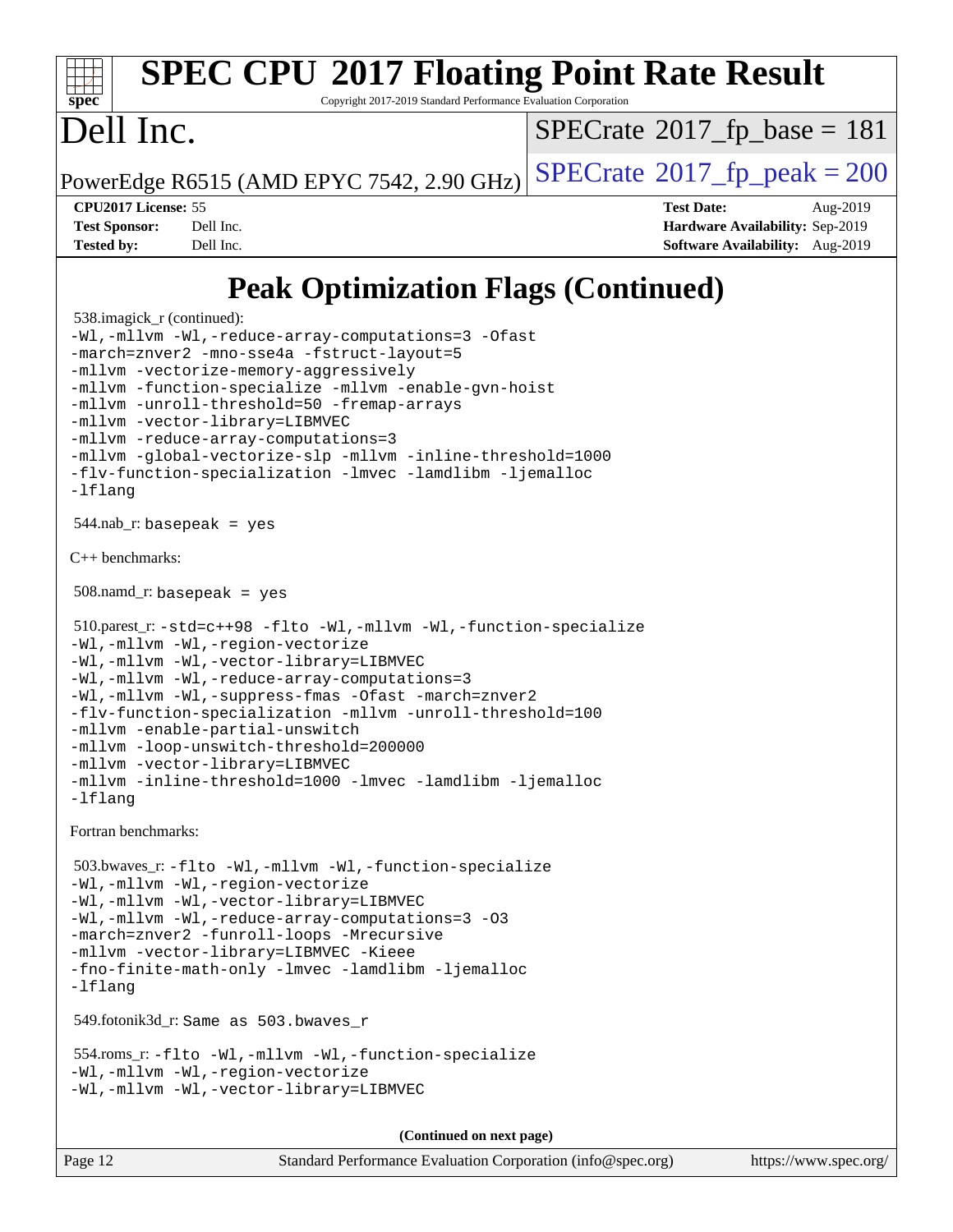## **[SPEC CPU](http://www.spec.org/auto/cpu2017/Docs/result-fields.html#SPECCPU2017FloatingPointRateResult)[2017 Floating Point Rate Result](http://www.spec.org/auto/cpu2017/Docs/result-fields.html#SPECCPU2017FloatingPointRateResult)**

Copyright 2017-2019 Standard Performance Evaluation Corporation

### Dell Inc.

 $SPECTate@2017_fp\_base = 181$ 

PowerEdge R6515 (AMD EPYC 7542, 2.90 GHz)  $\text{SPECrate}^{\circ}2017$  $\text{SPECrate}^{\circ}2017$  $\text{SPECrate}^{\circ}2017$  fp peak = 200

**[CPU2017 License:](http://www.spec.org/auto/cpu2017/Docs/result-fields.html#CPU2017License)** 55 **[Test Date:](http://www.spec.org/auto/cpu2017/Docs/result-fields.html#TestDate)** Aug-2019 **[Test Sponsor:](http://www.spec.org/auto/cpu2017/Docs/result-fields.html#TestSponsor)** Dell Inc. **[Hardware Availability:](http://www.spec.org/auto/cpu2017/Docs/result-fields.html#HardwareAvailability)** Sep-2019 **[Tested by:](http://www.spec.org/auto/cpu2017/Docs/result-fields.html#Testedby)** Dell Inc. **[Software Availability:](http://www.spec.org/auto/cpu2017/Docs/result-fields.html#SoftwareAvailability)** Aug-2019

### **[Peak Optimization Flags \(Continued\)](http://www.spec.org/auto/cpu2017/Docs/result-fields.html#PeakOptimizationFlags)**

554.roms\_r (continued):

[-Wl,-mllvm -Wl,-reduce-array-computations=3](http://www.spec.org/cpu2017/results/res2019q3/cpu2017-20190831-17280.flags.html#user_peakLDFLAGS554_roms_r_F-reduce-array-computations_b882aefe7a5dda4e33149f6299762b9a720dace3e498e13756f4c04e5a19edf5315c1f3993de2e61ec41e8c206231f84e05da7040e1bb5d69ba27d10a12507e4) [-Wl,-mllvm -Wl,-enable-X86-prefetching](http://www.spec.org/cpu2017/results/res2019q3/cpu2017-20190831-17280.flags.html#user_peakLDFFLAGS554_roms_r_F-enable-X86-prefetching_362de7b2f7f327d498ff3502bcaa6d8937de40fbbc59a600e539433e6b2cb9ea5e30d4a00c3465ce74a160670b5fcaffd57d10fdc90b0d7ee2c6f387a6bf1aee) [-O3](http://www.spec.org/cpu2017/results/res2019q3/cpu2017-20190831-17280.flags.html#user_peakFOPTIMIZE554_roms_r_F-O3) [-march=znver2](http://www.spec.org/cpu2017/results/res2019q3/cpu2017-20190831-17280.flags.html#user_peakFOPTIMIZE554_roms_r_aocc-march_3e2e19cff2eeef60c5d90b059483627c9ea47eca6d66670dbd53f9185f6439e27eb5e104cf773e9e8ab18c8842ce63e461a3e948d0214bd567ef3ade411bf467) [-funroll-loops](http://www.spec.org/cpu2017/results/res2019q3/cpu2017-20190831-17280.flags.html#user_peakFOPTIMIZE554_roms_r_aocc-unroll-loops) [-Mrecursive](http://www.spec.org/cpu2017/results/res2019q3/cpu2017-20190831-17280.flags.html#user_peakFOPTIMIZE554_roms_r_F-mrecursive_20a145d63f12d5750a899e17d4450b5b8b40330a9bb4af13688ca650e6fb30857bbbe44fb35cdbb895df6e5b2769de0a0d7659f51ff17acfbef6febafec4023f) [-mllvm -vector-library=LIBMVEC](http://www.spec.org/cpu2017/results/res2019q3/cpu2017-20190831-17280.flags.html#user_peakFOPTIMIZE554_roms_r_F-use-vector-library_e584e20b4f7ec96aa109254b65d8e01d864f3d68580371b9d93ed7c338191d4cfce20c3c864632264effc6bbe4c7c38153d02096a342ee92501c4a53204a7871) [-Kieee](http://www.spec.org/cpu2017/results/res2019q3/cpu2017-20190831-17280.flags.html#user_peakEXTRA_FFLAGS554_roms_r_F-kieee) [-fno-finite-math-only](http://www.spec.org/cpu2017/results/res2019q3/cpu2017-20190831-17280.flags.html#user_peakEXTRA_FFLAGS554_roms_r_aocc-fno-finite-math-only) [-lmvec](http://www.spec.org/cpu2017/results/res2019q3/cpu2017-20190831-17280.flags.html#user_peakEXTRA_FLIBSEXTRA_LIBS554_roms_r_F-lmvec) [-lamdlibm](http://www.spec.org/cpu2017/results/res2019q3/cpu2017-20190831-17280.flags.html#user_peakEXTRA_FLIBSEXTRA_LIBS554_roms_r_F-lamdlibm) [-ljemalloc](http://www.spec.org/cpu2017/results/res2019q3/cpu2017-20190831-17280.flags.html#user_peakEXTRA_LIBS554_roms_r_jemalloc-lib) [-lflang](http://www.spec.org/cpu2017/results/res2019q3/cpu2017-20190831-17280.flags.html#user_peakEXTRA_LIBS554_roms_r_F-lflang) [Benchmarks using both Fortran and C](http://www.spec.org/auto/cpu2017/Docs/result-fields.html#BenchmarksusingbothFortranandC): [-flto](http://www.spec.org/cpu2017/results/res2019q3/cpu2017-20190831-17280.flags.html#user_CC_FCpeak_aocc-flto) [-Wl,-mllvm -Wl,-function-specialize](http://www.spec.org/cpu2017/results/res2019q3/cpu2017-20190831-17280.flags.html#user_CC_FCpeak_F-function-specialize_7e7e661e57922243ee67c9a1251cb8910e607325179a0ce7f2884e09a6f5d4a5ef0ae4f37e8a2a11c95fc48e931f06dc2b6016f14b511fcb441e048bef1b065a) [-Wl,-mllvm -Wl,-region-vectorize](http://www.spec.org/cpu2017/results/res2019q3/cpu2017-20190831-17280.flags.html#user_CC_FCpeak_F-region-vectorize_fb6c6b5aa293c88efc6c7c2b52b20755e943585b1fe8658c35afef78727fff56e1a56891413c30e36b8e2a6f9a71126986319243e80eb6110b78b288f533c52b) [-Wl,-mllvm -Wl,-vector-library=LIBMVEC](http://www.spec.org/cpu2017/results/res2019q3/cpu2017-20190831-17280.flags.html#user_CC_FCpeak_F-use-vector-library_0a14b27fae317f283640384a31f7bfcc2bd4c1d0b5cfc618a3a430800c9b20217b00f61303eff223a3251b4f06ffbc9739dc5296db9d1fbb9ad24a3939d86d66) [-Wl,-mllvm -Wl,-reduce-array-computations=3](http://www.spec.org/cpu2017/results/res2019q3/cpu2017-20190831-17280.flags.html#user_CC_FCpeak_F-reduce-array-computations_b882aefe7a5dda4e33149f6299762b9a720dace3e498e13756f4c04e5a19edf5315c1f3993de2e61ec41e8c206231f84e05da7040e1bb5d69ba27d10a12507e4) [-Ofast](http://www.spec.org/cpu2017/results/res2019q3/cpu2017-20190831-17280.flags.html#user_CC_FCpeak_aocc-Ofast) [-march=znver2](http://www.spec.org/cpu2017/results/res2019q3/cpu2017-20190831-17280.flags.html#user_CC_FCpeak_aocc-march_3e2e19cff2eeef60c5d90b059483627c9ea47eca6d66670dbd53f9185f6439e27eb5e104cf773e9e8ab18c8842ce63e461a3e948d0214bd567ef3ade411bf467) [-mno-sse4a](http://www.spec.org/cpu2017/results/res2019q3/cpu2017-20190831-17280.flags.html#user_CC_FCpeak_F-mno-sse4a) [-fstruct-layout=5](http://www.spec.org/cpu2017/results/res2019q3/cpu2017-20190831-17280.flags.html#user_CC_FCpeak_F-struct-layout_0de9d3561e9f54a54e0843cce081bd13a08ab3e9a82696f3346606c2e11360c37113781019b02fa128d9f650e68f1ffd209bab5c3a026c1ad23e4e7f60646b23) [-mllvm -vectorize-memory-aggressively](http://www.spec.org/cpu2017/results/res2019q3/cpu2017-20190831-17280.flags.html#user_CC_FCpeak_F-vectorize-memory-aggressively_24b72a4417f50ade9e698c5b3bed87ab456cc6fc8ec6439480cb84f36ad6a3975af6e87206dea402e3871a1464ff3d60bc798e0250f330177ba629a260df1857) [-mllvm -function-specialize](http://www.spec.org/cpu2017/results/res2019q3/cpu2017-20190831-17280.flags.html#user_CC_FCpeak_F-function-specialize_233b3bdba86027f1b094368157e481c5bc59f40286dc25bfadc1858dcd5745c24fd30d5f188710db7fea399bcc9f44a80b3ce3aacc70a8870250c3ae5e1f35b8) [-mllvm -enable-gvn-hoist](http://www.spec.org/cpu2017/results/res2019q3/cpu2017-20190831-17280.flags.html#user_CC_FCpeak_F-enable-gvn-hoist_e5856354646dd6ca1333a0ad99b817e4cf8932b91b82809fd8fd47ceff7b22a89eba5c98fd3e3fa5200368fd772cec3dd56abc3c8f7b655a71b9f9848dddedd5) [-mllvm -unroll-threshold=50](http://www.spec.org/cpu2017/results/res2019q3/cpu2017-20190831-17280.flags.html#user_CC_FCpeak_F-unroll-threshold_458874500b2c105d6d5cb4d7a611c40e2b16e9e3d26b355fea72d644c3673b4de4b3932662f0ed3dbec75c491a13da2d2ca81180bd779dc531083ef1e1e549dc) [-fremap-arrays](http://www.spec.org/cpu2017/results/res2019q3/cpu2017-20190831-17280.flags.html#user_CC_FCpeak_F-fremap-arrays) [-mllvm -vector-library=LIBMVEC](http://www.spec.org/cpu2017/results/res2019q3/cpu2017-20190831-17280.flags.html#user_CC_FCpeak_F-use-vector-library_e584e20b4f7ec96aa109254b65d8e01d864f3d68580371b9d93ed7c338191d4cfce20c3c864632264effc6bbe4c7c38153d02096a342ee92501c4a53204a7871) [-mllvm -reduce-array-computations=3](http://www.spec.org/cpu2017/results/res2019q3/cpu2017-20190831-17280.flags.html#user_CC_FCpeak_F-reduce-array-computations_aceadb8604558b566e0e3a0d7a3c1533923dd1fa0889614e16288028922629a28d5695c24d3b3be4306b1e311c54317dfffe3a2e57fbcaabc737a1798de39145) [-mllvm -global-vectorize-slp](http://www.spec.org/cpu2017/results/res2019q3/cpu2017-20190831-17280.flags.html#user_CC_FCpeak_F-global-vectorize-slp_a3935e8627af4ced727033b1ffd4db27f4d541a363d28d82bf4c2925fb3a0fd4115d6e42d13a2829f9e024d6608eb67a85cb49770f2da5c5ac8dbc737afad603) [-mllvm -inline-threshold=1000](http://www.spec.org/cpu2017/results/res2019q3/cpu2017-20190831-17280.flags.html#user_CC_FCpeak_dragonegg-llvm-inline-threshold_b7832241b0a6397e4ecdbaf0eb7defdc10f885c2a282fa3240fdc99844d543fda39cf8a4a9dccf68cf19b5438ac3b455264f478df15da0f4988afa40d8243bab) [-flv-function-specialization](http://www.spec.org/cpu2017/results/res2019q3/cpu2017-20190831-17280.flags.html#user_CC_FCpeak_F-flv-function-specialization) [-O3](http://www.spec.org/cpu2017/results/res2019q3/cpu2017-20190831-17280.flags.html#user_CC_FCpeak_F-O3) [-funroll-loops](http://www.spec.org/cpu2017/results/res2019q3/cpu2017-20190831-17280.flags.html#user_CC_FCpeak_aocc-unroll-loops) [-Mrecursive](http://www.spec.org/cpu2017/results/res2019q3/cpu2017-20190831-17280.flags.html#user_CC_FCpeak_F-mrecursive_20a145d63f12d5750a899e17d4450b5b8b40330a9bb4af13688ca650e6fb30857bbbe44fb35cdbb895df6e5b2769de0a0d7659f51ff17acfbef6febafec4023f) [-Kieee](http://www.spec.org/cpu2017/results/res2019q3/cpu2017-20190831-17280.flags.html#user_CC_FCpeak_F-kieee) [-fno-finite-math-only](http://www.spec.org/cpu2017/results/res2019q3/cpu2017-20190831-17280.flags.html#user_CC_FCpeak_aocc-fno-finite-math-only) [-lmvec](http://www.spec.org/cpu2017/results/res2019q3/cpu2017-20190831-17280.flags.html#user_CC_FCpeak_F-lmvec) [-lamdlibm](http://www.spec.org/cpu2017/results/res2019q3/cpu2017-20190831-17280.flags.html#user_CC_FCpeak_F-lamdlibm) [-ljemalloc](http://www.spec.org/cpu2017/results/res2019q3/cpu2017-20190831-17280.flags.html#user_CC_FCpeak_jemalloc-lib) [-lflang](http://www.spec.org/cpu2017/results/res2019q3/cpu2017-20190831-17280.flags.html#user_CC_FCpeak_F-lflang) [Benchmarks using both C and C++](http://www.spec.org/auto/cpu2017/Docs/result-fields.html#BenchmarksusingbothCandCXX):

 511.povray\_r: [-std=c++98](http://www.spec.org/cpu2017/results/res2019q3/cpu2017-20190831-17280.flags.html#user_peakCXXLD511_povray_r_std-cpp) [-flto](http://www.spec.org/cpu2017/results/res2019q3/cpu2017-20190831-17280.flags.html#user_peakCOPTIMIZECXXOPTIMIZELDFLAGS511_povray_r_aocc-flto) [-Wl,-mllvm -Wl,-function-specialize](http://www.spec.org/cpu2017/results/res2019q3/cpu2017-20190831-17280.flags.html#user_peakLDFLAGS511_povray_r_F-function-specialize_7e7e661e57922243ee67c9a1251cb8910e607325179a0ce7f2884e09a6f5d4a5ef0ae4f37e8a2a11c95fc48e931f06dc2b6016f14b511fcb441e048bef1b065a) [-Wl,-mllvm -Wl,-region-vectorize](http://www.spec.org/cpu2017/results/res2019q3/cpu2017-20190831-17280.flags.html#user_peakLDFLAGS511_povray_r_F-region-vectorize_fb6c6b5aa293c88efc6c7c2b52b20755e943585b1fe8658c35afef78727fff56e1a56891413c30e36b8e2a6f9a71126986319243e80eb6110b78b288f533c52b) [-Wl,-mllvm -Wl,-vector-library=LIBMVEC](http://www.spec.org/cpu2017/results/res2019q3/cpu2017-20190831-17280.flags.html#user_peakLDFLAGS511_povray_r_F-use-vector-library_0a14b27fae317f283640384a31f7bfcc2bd4c1d0b5cfc618a3a430800c9b20217b00f61303eff223a3251b4f06ffbc9739dc5296db9d1fbb9ad24a3939d86d66) [-Wl,-mllvm -Wl,-reduce-array-computations=3](http://www.spec.org/cpu2017/results/res2019q3/cpu2017-20190831-17280.flags.html#user_peakLDFLAGS511_povray_r_F-reduce-array-computations_b882aefe7a5dda4e33149f6299762b9a720dace3e498e13756f4c04e5a19edf5315c1f3993de2e61ec41e8c206231f84e05da7040e1bb5d69ba27d10a12507e4) [-Wl,-mllvm -Wl,-x86-use-vzeroupper=false](http://www.spec.org/cpu2017/results/res2019q3/cpu2017-20190831-17280.flags.html#user_peakLDCXXFLAGS511_povray_r_F-no-vzeroupper_f792211b0552b0142c11cf651c85f88d7eca3e3e6d4ab29ab8b0b7be9c7d83df7aebb846b5dded1424ec84d39acb59d058815f97bc3ae9de4ba00ee4e2945c83) [-Ofast](http://www.spec.org/cpu2017/results/res2019q3/cpu2017-20190831-17280.flags.html#user_peakCOPTIMIZECXXOPTIMIZE511_povray_r_aocc-Ofast) [-march=znver2](http://www.spec.org/cpu2017/results/res2019q3/cpu2017-20190831-17280.flags.html#user_peakCOPTIMIZECXXOPTIMIZE511_povray_r_aocc-march_3e2e19cff2eeef60c5d90b059483627c9ea47eca6d66670dbd53f9185f6439e27eb5e104cf773e9e8ab18c8842ce63e461a3e948d0214bd567ef3ade411bf467) [-mno-sse4a](http://www.spec.org/cpu2017/results/res2019q3/cpu2017-20190831-17280.flags.html#user_peakCOPTIMIZE511_povray_r_F-mno-sse4a) [-fstruct-layout=5](http://www.spec.org/cpu2017/results/res2019q3/cpu2017-20190831-17280.flags.html#user_peakCOPTIMIZE511_povray_r_F-struct-layout_0de9d3561e9f54a54e0843cce081bd13a08ab3e9a82696f3346606c2e11360c37113781019b02fa128d9f650e68f1ffd209bab5c3a026c1ad23e4e7f60646b23) [-mllvm -vectorize-memory-aggressively](http://www.spec.org/cpu2017/results/res2019q3/cpu2017-20190831-17280.flags.html#user_peakCOPTIMIZE511_povray_r_F-vectorize-memory-aggressively_24b72a4417f50ade9e698c5b3bed87ab456cc6fc8ec6439480cb84f36ad6a3975af6e87206dea402e3871a1464ff3d60bc798e0250f330177ba629a260df1857) [-mllvm -function-specialize](http://www.spec.org/cpu2017/results/res2019q3/cpu2017-20190831-17280.flags.html#user_peakCOPTIMIZE511_povray_r_F-function-specialize_233b3bdba86027f1b094368157e481c5bc59f40286dc25bfadc1858dcd5745c24fd30d5f188710db7fea399bcc9f44a80b3ce3aacc70a8870250c3ae5e1f35b8) [-mllvm -enable-gvn-hoist](http://www.spec.org/cpu2017/results/res2019q3/cpu2017-20190831-17280.flags.html#user_peakCOPTIMIZE511_povray_r_F-enable-gvn-hoist_e5856354646dd6ca1333a0ad99b817e4cf8932b91b82809fd8fd47ceff7b22a89eba5c98fd3e3fa5200368fd772cec3dd56abc3c8f7b655a71b9f9848dddedd5) [-mllvm -unroll-threshold=50](http://www.spec.org/cpu2017/results/res2019q3/cpu2017-20190831-17280.flags.html#user_peakCOPTIMIZE511_povray_r_F-unroll-threshold_458874500b2c105d6d5cb4d7a611c40e2b16e9e3d26b355fea72d644c3673b4de4b3932662f0ed3dbec75c491a13da2d2ca81180bd779dc531083ef1e1e549dc) [-fremap-arrays](http://www.spec.org/cpu2017/results/res2019q3/cpu2017-20190831-17280.flags.html#user_peakCOPTIMIZE511_povray_r_F-fremap-arrays) [-mllvm -vector-library=LIBMVEC](http://www.spec.org/cpu2017/results/res2019q3/cpu2017-20190831-17280.flags.html#user_peakCOPTIMIZECXXOPTIMIZE511_povray_r_F-use-vector-library_e584e20b4f7ec96aa109254b65d8e01d864f3d68580371b9d93ed7c338191d4cfce20c3c864632264effc6bbe4c7c38153d02096a342ee92501c4a53204a7871) [-mllvm -reduce-array-computations=3](http://www.spec.org/cpu2017/results/res2019q3/cpu2017-20190831-17280.flags.html#user_peakCOPTIMIZE511_povray_r_F-reduce-array-computations_aceadb8604558b566e0e3a0d7a3c1533923dd1fa0889614e16288028922629a28d5695c24d3b3be4306b1e311c54317dfffe3a2e57fbcaabc737a1798de39145) [-mllvm -global-vectorize-slp](http://www.spec.org/cpu2017/results/res2019q3/cpu2017-20190831-17280.flags.html#user_peakCOPTIMIZE511_povray_r_F-global-vectorize-slp_a3935e8627af4ced727033b1ffd4db27f4d541a363d28d82bf4c2925fb3a0fd4115d6e42d13a2829f9e024d6608eb67a85cb49770f2da5c5ac8dbc737afad603) [-mllvm -inline-threshold=1000](http://www.spec.org/cpu2017/results/res2019q3/cpu2017-20190831-17280.flags.html#user_peakCOPTIMIZECXXOPTIMIZE511_povray_r_dragonegg-llvm-inline-threshold_b7832241b0a6397e4ecdbaf0eb7defdc10f885c2a282fa3240fdc99844d543fda39cf8a4a9dccf68cf19b5438ac3b455264f478df15da0f4988afa40d8243bab) [-flv-function-specialization](http://www.spec.org/cpu2017/results/res2019q3/cpu2017-20190831-17280.flags.html#user_peakCOPTIMIZECXXOPTIMIZE511_povray_r_F-flv-function-specialization) [-mllvm -unroll-threshold=100](http://www.spec.org/cpu2017/results/res2019q3/cpu2017-20190831-17280.flags.html#user_peakCXXOPTIMIZE511_povray_r_F-unroll-threshold_2755d0c78138845d361fa1543e3a063fffa198df9b3edf0cfb856bbc88a81e1769b12ac7a550c5d35197be55360db1a3f95a8d1304df999456cabf5120c45168) [-mllvm -enable-partial-unswitch](http://www.spec.org/cpu2017/results/res2019q3/cpu2017-20190831-17280.flags.html#user_peakCXXOPTIMIZE511_povray_r_F-enable-partial-unswitch_6e1c33f981d77963b1eaf834973128a7f33ce3f8e27f54689656697a35e89dcc875281e0e6283d043e32f367dcb605ba0e307a92e830f7e326789fa6c61b35d3) [-mllvm -loop-unswitch-threshold=200000](http://www.spec.org/cpu2017/results/res2019q3/cpu2017-20190831-17280.flags.html#user_peakCXXOPTIMIZE511_povray_r_F-loop-unswitch-threshold_f9a82ae3270e55b5fbf79d0d96ee93606b73edbbe527d20b18b7bff1a3a146ad50cfc7454c5297978340ae9213029016a7d16221274d672d3f7f42ed25274e1d) [-lmvec](http://www.spec.org/cpu2017/results/res2019q3/cpu2017-20190831-17280.flags.html#user_peakEXTRA_LIBS511_povray_r_F-lmvec) [-lamdlibm](http://www.spec.org/cpu2017/results/res2019q3/cpu2017-20190831-17280.flags.html#user_peakEXTRA_LIBS511_povray_r_F-lamdlibm) [-ljemalloc](http://www.spec.org/cpu2017/results/res2019q3/cpu2017-20190831-17280.flags.html#user_peakEXTRA_LIBS511_povray_r_jemalloc-lib) [-lflang](http://www.spec.org/cpu2017/results/res2019q3/cpu2017-20190831-17280.flags.html#user_peakEXTRA_LIBS511_povray_r_F-lflang)

526.blender\_r: basepeak = yes

[Benchmarks using Fortran, C, and C++:](http://www.spec.org/auto/cpu2017/Docs/result-fields.html#BenchmarksusingFortranCandCXX)

507.cactuBSSN\_r: basepeak = yes